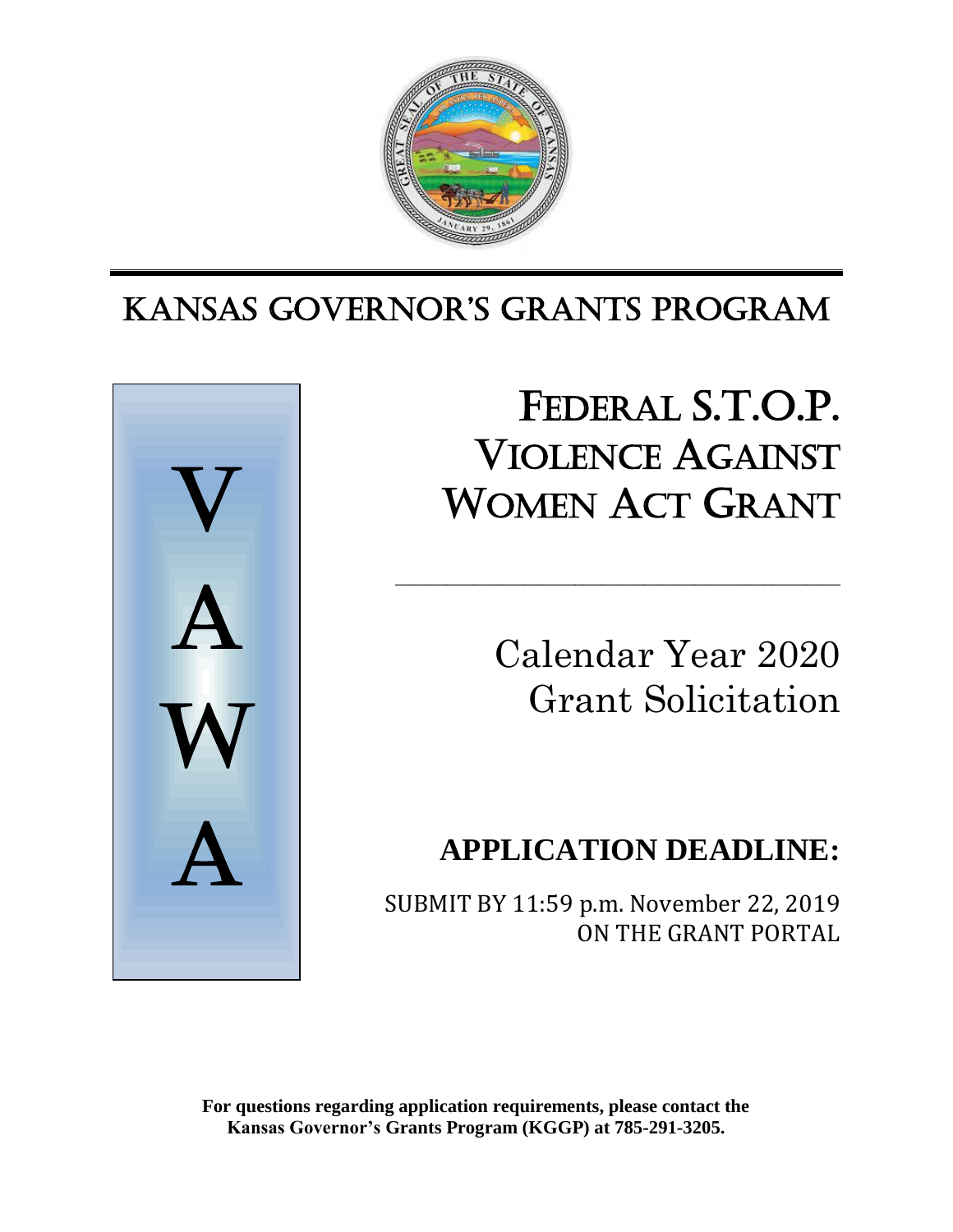# **Federal S.T.O.P. Violence Against Women Act Grant Guidelines**

# **Overview**

The following information provides guidelines and requirements specific to the Federal Services\*Training\*Officers\*Prosecutors Violence Against Women Formula Grant Program (S.T.O.P. VAWA). The S.T.O.P. VAWA grant was established through the 1995 Violence Against Women Act and Reauthorization Act of 2013. The S.T.O.P. VAWA supports communities in their efforts to develop and strengthen effective law enforcement and prosecution strategies to combat violent crimes against women; develop and strengthen victim services in cases involving violent crimes against women; and promote a coordinated community response to victims of domestic violence, dating violence, sexual assault/rape, and stalking.

Approximately **\$2 million** will be available for grant awards. According to federal guidelines, the allocation of funds must meet the parameters outlined below.

- A minimum of 25 percent for law enforcement, 25 percent for prosecution, five percent to courts, and 30 percent for nonprofit, community, and faith-based victim service organizations. The remaining 15 percent may be allocated at the discretion of the Kansas Governor's Grants Program (KGGP) within the parameters of the Federal S.T.O.P. VAWA guidelines.
- Within the 30 percent of funds allocated to victim services, a minimum of 10 percent will be distributed to culturally specific community-based organizations, defined as organizations providing services that are "primarily directed toward racial and ethnic minority groups."
- A minimum of 20 percent of funds will be allocated to projects that meaningfully address sexual assault, including stranger rape, acquaintance rape, alcohol or drug-facilitated rape, and rape within the context of an intimate partner relationship.
- No more than five percent of funds may be used to conduct public awareness or community education campaigns or related activities to broadly address domestic violence, dating violence, sexual assault, or stalking (project purpose area number 20).

Grant awards are made to communities where applicants can demonstrate work with criminal justice agencies and victim service providers in responding to victims' needs and holding offenders accountable for their actions. Available grant funds may be awarded to units of state and local government; Native American Tribes; and nonprofit, community, or faith-based organizations, including underserved and culturally specific populations. Nonprofit, community, or faith-based organizations must be registered with the Kansas Secretary of State and have proof of exempt status as determined by the Internal Revenue Service.

# **Funding Availability and Project Period**

The amount of funds available for grant awards is approximately \$2 million. Grant projects funded by this S.T.O.P. VAWA grant program shall be for a period of 12 months from January 1, 2020, to December 31, 2020. Any funds not expended by December 31, 2020, must be returned to the KGGP.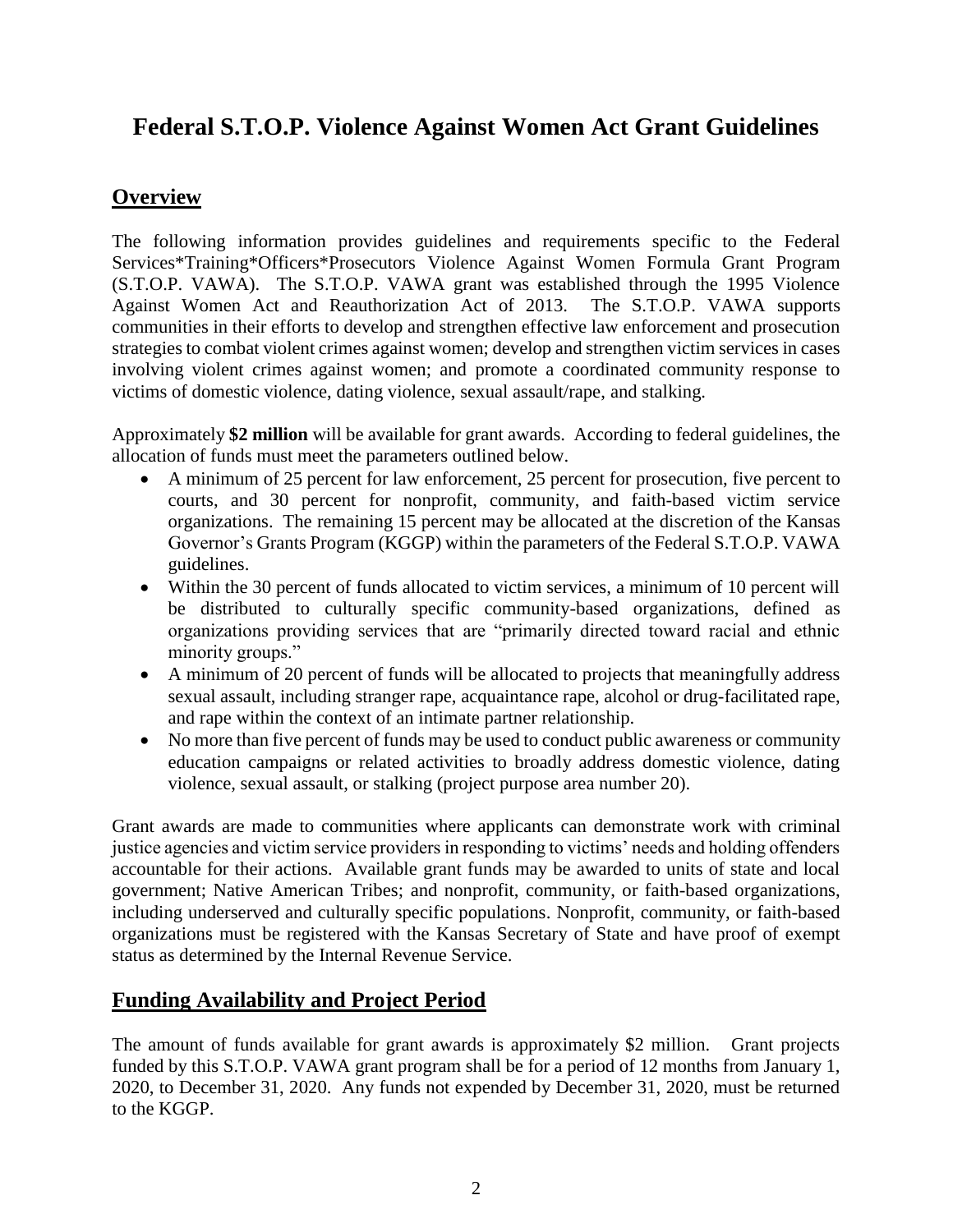# **Grant Application Deadline**

Grant applications must be submitted via the Grant Portal **by 11:59 p.m. November 22, 2019** [Grant Portal instructions](http://grants.ks.gov/docs/default-source/how-to-guides/application-portal-instructions.pdf?sfvrsn=4) for submitting applications via the Grant Portal are provided at the [KGGP](http://www.grants.ks.gov/resources/getting-started)  [Resource page.](http://www.grants.ks.gov/resources/getting-started)

# **Use of Grant Funds**

In July 2017, the KGGP developed the 2018-2021 Kansas STOP Violence Against Women Implementation Plan to guide the direction of the Federal S.T.O.P. VAWA grant program. Applicants are strongly encouraged to review the [Kansas STOP Violence Against Women](http://www.grants.ks.gov/docs/default-source/Grant-Reports/final-ffy-2017-2020-stop-vawa-implementation-plan.pdf?sfvrsn=2)  [Implementation Plan](http://www.grants.ks.gov/docs/default-source/Grant-Reports/final-ffy-2017-2020-stop-vawa-implementation-plan.pdf?sfvrsn=2) and consider how the proposed S.T.O.P. VAWA project fits into the described Kansas priorities, approaches, and goals. Specific emphasis will be expected in reporting on the Outcome Measures listed. **Applications clearly supporting the objectives of the Plan will take precedence to the extent feasible when subgrant awards are determined.** 

Grant funds may only be used for one or more of the following federal grant project purposes:

- 1. Training law enforcement officers, judges, other court personnel, and prosecutors to more effectively identify and respond to violent crimes against women, including the crimes of domestic violence, dating violence, sexual assault, and stalking, including the appropriate use of nonimmigrant status under subparagraphs  $(T)$  and  $(U)$  of section  $101(a)(15)$  of the Immigration and Nationality Act (8 U.S.C. §1101(a)).
- 2. Developing, training, or expanding units of law enforcement officers, judges, other court personnel, and prosecutors specifically targeting violent crimes against women, including the crimes of domestic violence, dating violence, sexual assault, and stalking.
- 3. Developing and implementing more effective police, court, and prosecution policies, protocols, orders, and services specifically devoted to preventing, identifying, and responding to violent crimes against women, including the crimes of domestic violence, dating violence, sexual assault, and stalking, as well as the appropriate treatment of victims.
- 4. Developing, installing, or expanding data collection and communication systems, including computerized systems, linking police, prosecutors, and courts or for the purpose of identifying, classifying, and tracking arrests, protection orders, violations of protection orders, prosecutions, and convictions for violent crimes against women, including the crimes of domestic violence, dating violence, sexual assault, and stalking.
- 5. Developing, enlarging, or strengthening victim services and legal assistance programs, including domestic violence, dating violence, sexual assault, and stalking programs, developing or improving delivery of victim services to underserved populations, providing specialized domestic violence court advocates in courts where a significant number of protection orders are granted, and increasing reporting and reducing attrition rates for cases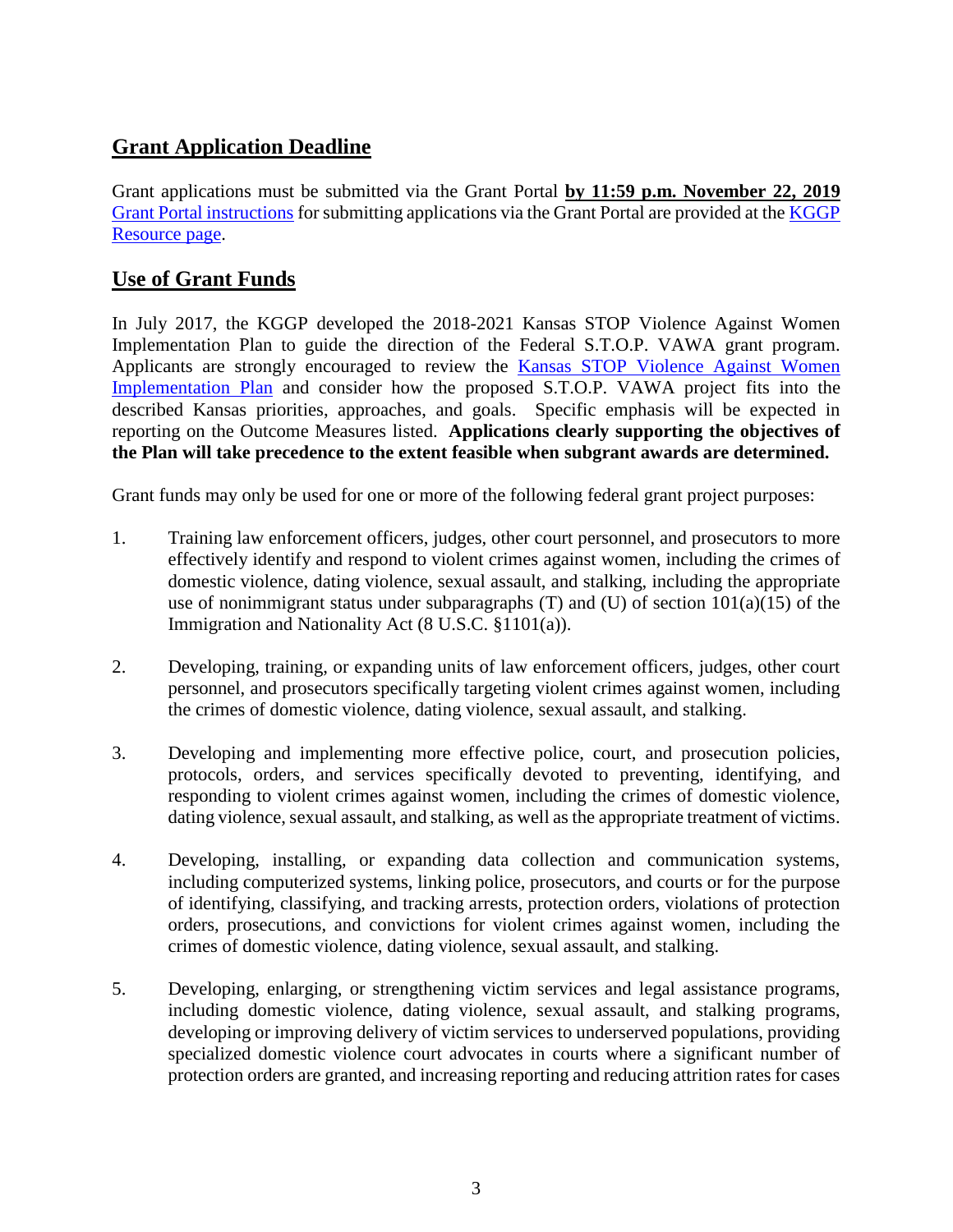involving violent crimes against women, including crimes of domestic violence, dating violence, sexual assault, and stalking.

- 6. Developing, enlarging, or strengthening programs addressing the needs and circumstances of Indian tribes in dealing with violent crimes against women, including the crimes of domestic violence, dating violence, sexual assault, and stalking.
- 7. Supporting formal and informal statewide, multidisciplinary efforts, to the extent not supported by state funds, to coordinate the response of state law enforcement agencies, prosecutors, courts, victim services agencies, and other state agencies and departments, to violent crimes against women, including the crimes of domestic violence, dating violence, sexual assault, and stalking.
- 8. Training of sexual assault forensic medical personnel examiners in the collection and preservation of evidence, analysis, prevention, and providing expert testimony and treatment of trauma related to sexual assault.
- 9. Developing, enlarging, or strengthening programs to assist law enforcement, prosecutors, courts, and others to address the needs and circumstances of older and disabled women who are victims of domestic violence, dating violence, sexual assault, or stalking, including recognizing, investigating, and prosecuting instances of such violence or assault and targeting outreach and support, counseling, and other victim services to such older and disabled individuals.
- 10. Providing assistance to victims of domestic violence and sexual assault in immigration matters.
- 11. Maintaining core victim services and criminal justice initiatives, while supporting complementary new initiatives and emergency services for victims and their families.
- 12. Supporting the placement of special victim assistants (to be known as "Jessica Gonzales Victim Assistants") in local law enforcement agencies to serve as liaisons between victims of domestic violence, dating violence, sexual assault, and stalking and personnel in local law enforcement agencies in order to improve the enforcement of protection orders. Jessica Gonzales Victim Assistants shall have expertise in domestic violence, dating violence, sexual assault, or stalking and may undertake the following activities:
	- developing, in collaboration with prosecutors, courts, and victim service providers, standardized response policies for local law enforcement agencies, including the use of evidence-based indicators to assess the risk of domestic and dating violence homicide and prioritize dangerous or potentially lethal cases;
	- notifying persons seeking enforcement of protection orders as to what responses will be provided by the relevant law enforcement agency;
	- referring persons seeking enforcement of protection orders to supplementary services (such as emergency shelter programs, hotlines, or legal assistance services); and
	- taking other appropriate action to assist or secure the safety of the person seeking enforcement of a protection order.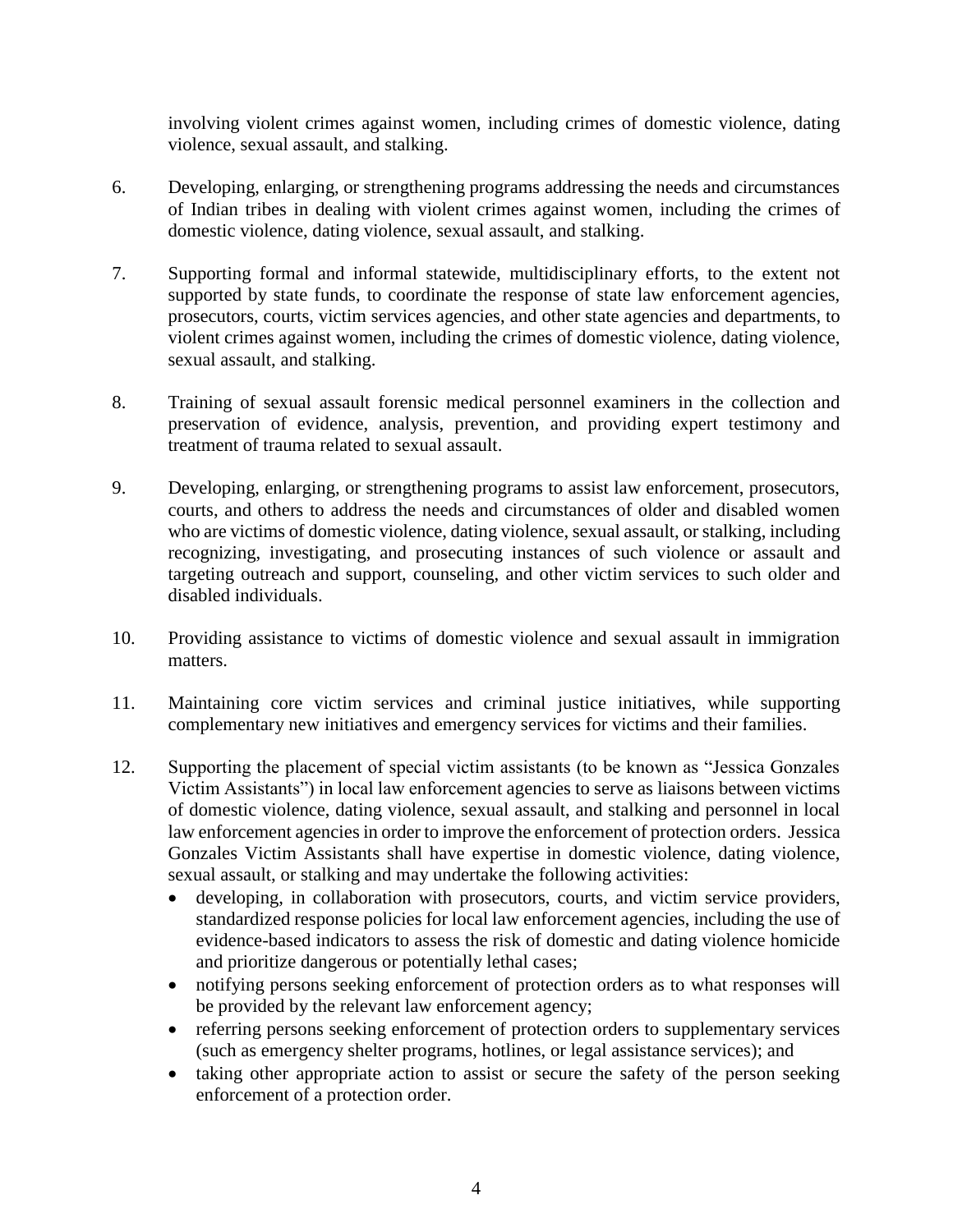- 13. Providing funding to law enforcement agencies, nonprofit nongovernmental victim services providers, and state, tribal, territorial, and local governments (to be known as the Crystal Judson Domestic Violence Protocol Program) to promote:
	- the development and implementation of training for local victim domestic violence service providers, and to fund victim services personnel, to be known as "Crystal Judson Victim Advocates," to provide supportive services and advocacy for victims of domestic violence committed by law enforcement personnel;
	- the implementation of protocols within law enforcement agencies to ensure consistent and effective responses to the commission of domestic violence by personnel within such agencies such as the model policy promulgated by the International Association of Chiefs of Police ("Domestic Violence by Police Officers: A Policy of the IACP, Police Response to Violence Against Women Project" July 2003); and
	- the development of such protocols in collaboration with state, tribal, territorial, and local victim services providers and domestic violence coalitions.

**NOTE:** Any law enforcement, state, tribal, territorial, or local government agency receiving funding under the Crystal Judson Domestic Violence Protocol Program shall, on an annual basis, receive specialized training from domestic violence and sexual assault nonprofit organizations on the topic of incidents of domestic violence committed by law enforcement personnel and, once every two years, provide a report of the adopted protocol to the U.S. Department of Justice, including a summary of progress in implementing such protocol. The KGGP must notify and provide the Office on Violence Against Women with a list of subgrantee recipients awarded S.T.O.P. VAWA funds under the Crystal Judson Domestic Violence Protocol Program and ensuring all subgrantees satisfy the requirements of this paragraph.

- 14. Developing and promoting state, local, or tribal legislation and policies that enhance best practices for responding to domestic violence, dating violence, sexual assault, and stalking.
- 15. Developing, implementing, or enhancing Sexual Assault Response Teams, or other similar coordinated community responses to sexual assault.
- 16. Developing and strengthening policies, protocols, best practices, and training for law enforcement agencies and prosecutors relating to the investigation and prosecution of sexual assault cases and the appropriate treatment of victims.
- 17. Developing, enlarging, or strengthening programs addressing sexual assault against men, women, and youth in correctional or detention settings. In particular, this will include ensuring the availability of advocacy services for those victims of sexual assault who are incarcerated that meet the standards issued under the Prison Rape Elimination Act (PREA), including accompaniment during forensic exams and investigatory interviews, crisis intervention, emotional support services, and referrals, as well as training for those advocates. For further information regarding the PREA standards, applicants may contact the Kansas Department of Corrections PREA Coordinator's office at 785-291-3074.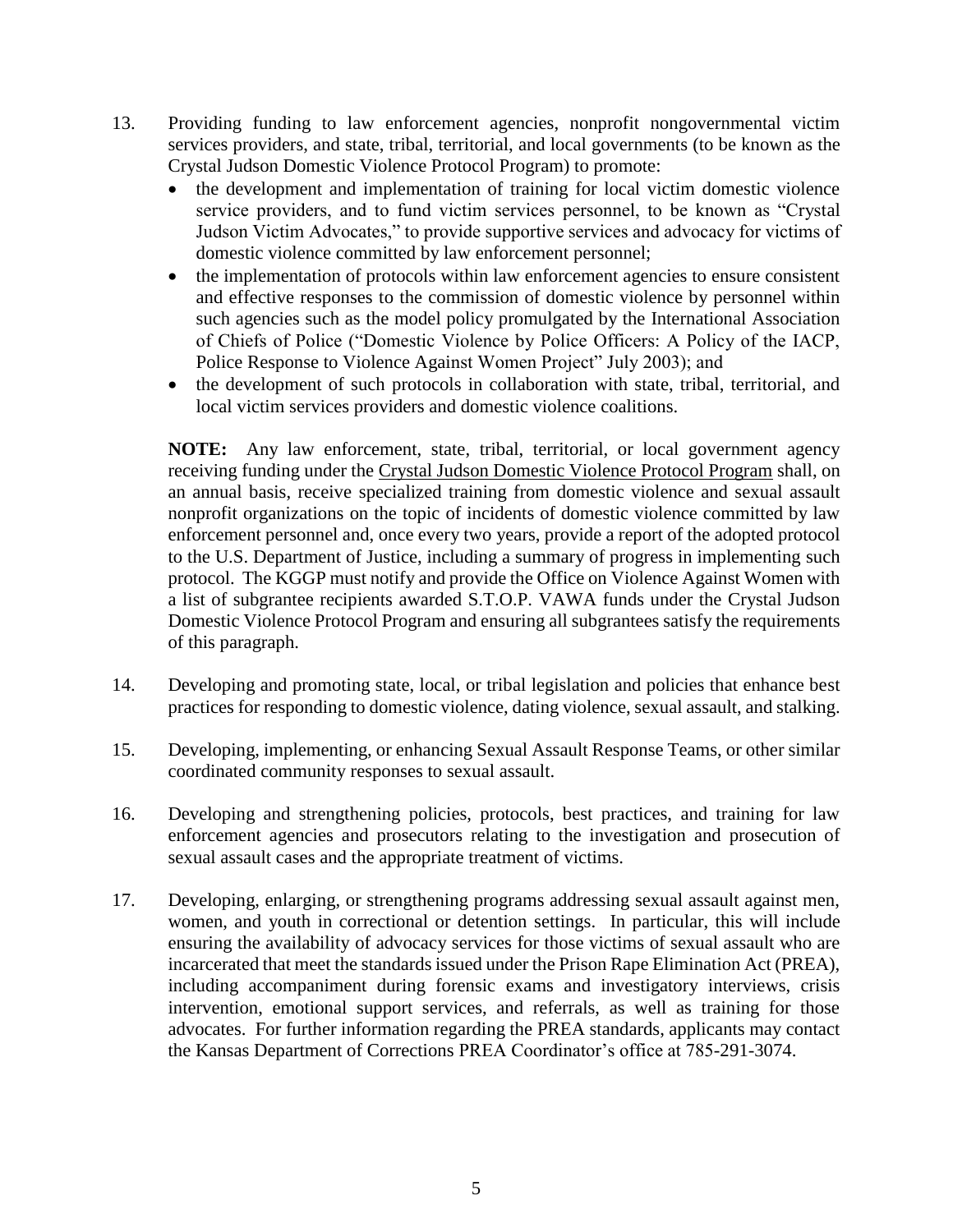- 18. Identifying and conducting inventories of backlogs of sexual assault evidence collection kits and developing protocols and policies for responding to and addressing such backlogs, including protocols and policies for notifying and involving victims.
- 19. Developing, enlarging, or strengthening programs and projects to provide services and responses targeting male and female victims of domestic violence, dating violence, sexual assault, or stalking, whose ability to access traditional services and responses is affected by their sexual orientation or gender identity, as defined in section 249(c) of title 18, United States Code.
- 20. Developing, enhancing, or strengthening prevention and educational programming to address domestic violence, dating violence, sexual assault, or stalking, with not more than five (5) percent of the amount allocated to a state to be used for this purpose.

# **Limitations on the Use of Grant Funds**

S.T.O.P. VAWA grant funds cannot be used for the following:

- Support of projects that target violence against children, unless addressing domestic violence, dating violence, sexual assault, or stalking against teen victims.
- Purchase of standard issued law enforcement items or equipment, including uniforms, safety vests, shields, weapons, bullets, and armory or to support chemical dependency or alcohol abuse programs that are not an integral part of a court-mandated batterer intervention program.
- Applying for this grant, fundraising, grant writing, lobbying, board development, or research projects or for any training directed at any of these subject areas.
- Magazine subscriptions, printing or disseminating agency newsletters, or membership dues or fees.
- Direct payments to any victim or dependent of a victim of domestic violence, dating violence, sexual assault, or stalking. The use of gift cards for victims or their dependents is not an allowable expenditure.
- Construction; land and/or property acquisitions; modifications to buildings, including minor renovations (such as painting or carpeting); or vehicle purchases are unallowable. This includes mortgage payments.

#### **Educational Programming**

Project funds shall only be used to support the development or presentation of a domestic violence, dating violence, sexual assault, and/or stalking curriculum for primary or secondary schools as it directly relates to project purpose area number 20, which is limited to no more than five percent of the state's total S.T.O.P. VAWA award for the year.

Project funds shall only be used to conduct public awareness or community education campaigns or related activities as it directly relates to project purpose area number 20, which is limited to no more than five percent of the state's total S.T.O.P. VAWA award for the year.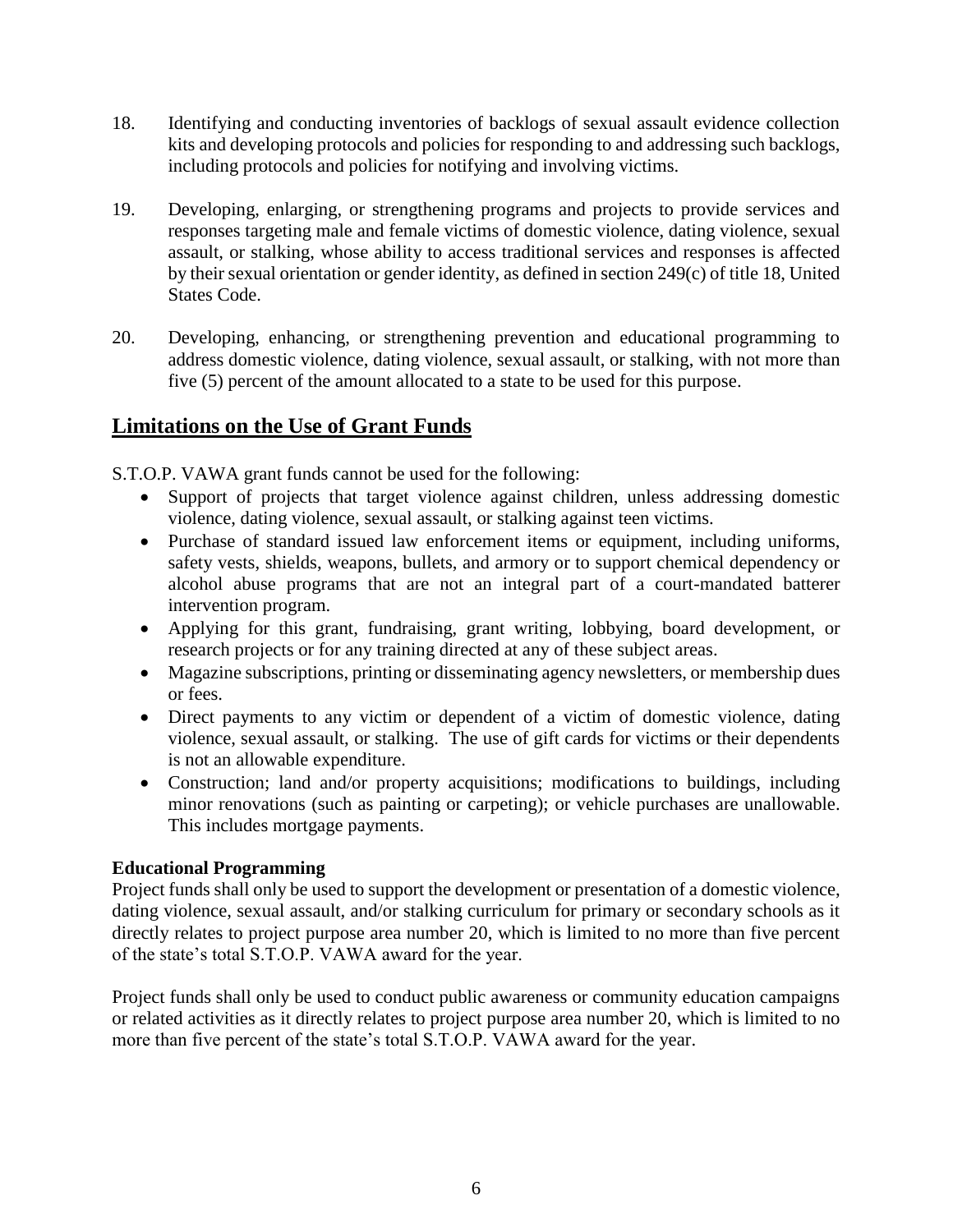#### **Food and Beverage**

Purchasing food and/or beverages for any meeting, conference, training, or other event is not allowed. No food and/or beverages can be purchased with other funds constituting program income for a federal grant award. This restriction does not impact direct payment of per diem amounts to individuals in a travel status under the applicant's travel policy.

#### **Mileage**

Grant project funds shall not be used to reimburse mileage expenses in excess of the applicant's approved policy rate or the current federal per diem rates, whichever is lower. If the applicant chooses to reimburse at a rate in excess of the current federal rate, per its agency policy, grant funds administered by the KGGP cannot be used to make up the difference.

#### **Equipment**

Grant project funds are not allowed to purchase equipment and hardware unless necessary and essential to the grant project's success. For purposes of this application and grant program, equipment is defined as assets with a useful life of one year or more and a cost of **\$5,000** or more.

#### **Fringe Benefits**

Grant project funds used for fringe benefit costs shall not be charged to the project at an amount exceeding the proportion of personnel costs supported by S.T.O.P. VAWA funds.

#### **Training**

Grant project funds for training or conference attendance outside the State of Kansas are not allowed unless necessary and essential to the grant project's success. The applicant must demonstrate comparable training is not available in Kansas.

#### **Activities that Compromise Victim Safety**

Enhancing victim safety and offender accountability is a guiding principle underlying the S.T.O.P. VAWA grant. Experience shows responses by the authorities may have the effect of minimizing or trivializing the offender's behavior. Consistent with the goals of ensuring victim grant projects that include any activities that may jeopardize victim safety, deter or prevent physical or emotional healing for victims, or allow offenders to escape responsibility for their actions. Such activities include:

- Procedures or policies that exclude victims from receiving safe shelter, advocacy services, counseling, and other assistance based on their actual or perceived sex, age, immigration status, race, religion, sexual orientation, gender identity, mental health condition, physical health condition, criminal record, work in the sex industry, income or lack of income, or the age and/or gender of their children;
- Procedures or policies that compromise the confidentiality of information and/or privacy of persons receiving OVW-funded services;
- Procedures or policies that require victims to take certain actions in order to receive services (e.g. seek an order of protection, receive counseling, participate in couples counseling or mediation, report to law enforcement, seek civil or criminal remedies, etc.);
- Procedures or policies that fail to include conducting safety planning with victims;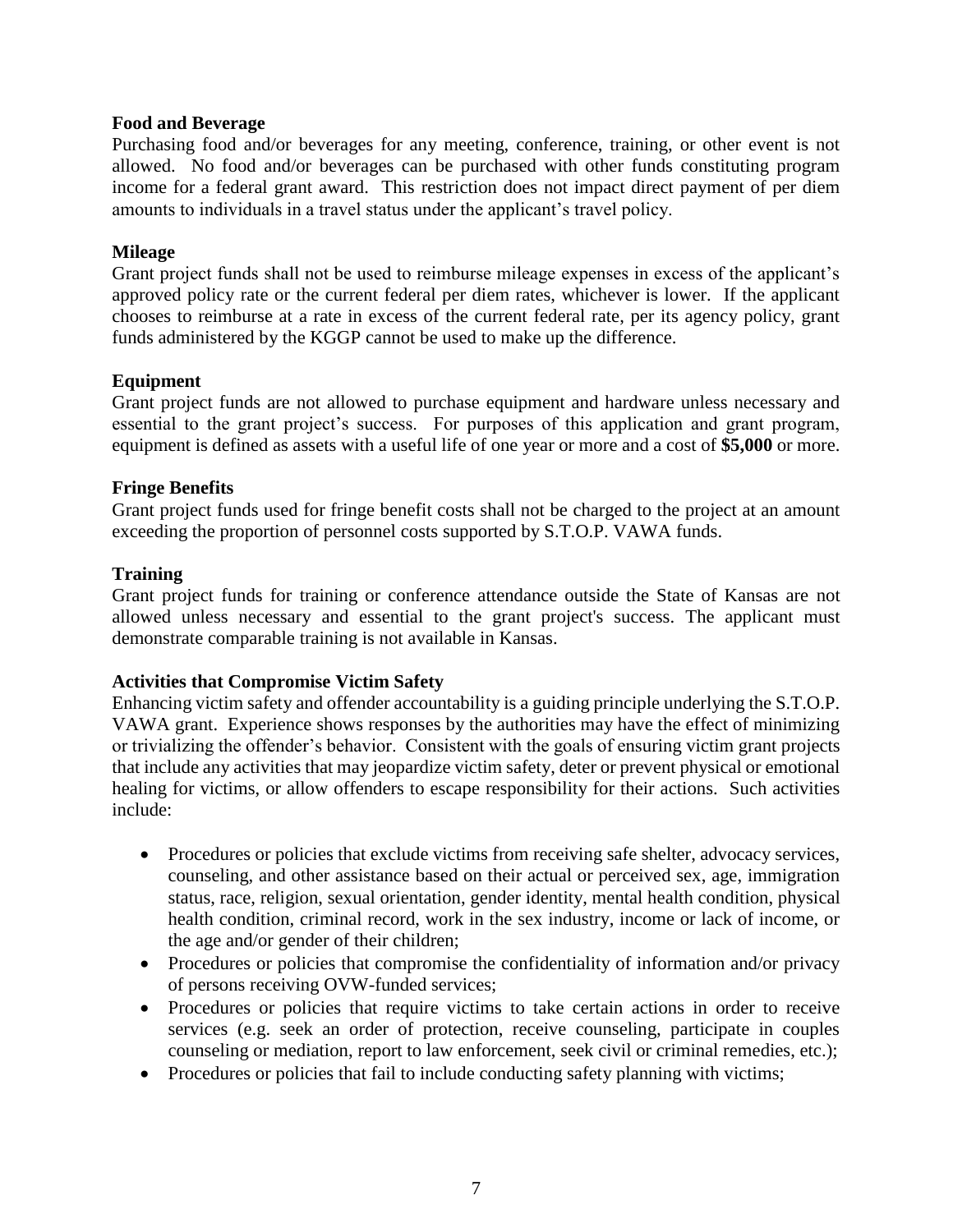- Project design and budget that fail to account for the access needs of participants with disabilities and participants who have limited English proficiency or who are Deaf or hard of hearing;
- The use of pre-trial diversion programs without prior OVW review and approval of the program or the automatic placement of offenders in such programs;
- Couples counseling, family counseling, or any other manner of joint victim-offender counseling as a routine or required response to domestic violence, dating violence, sexual assault, or stalking, or in situations in which child sexual abuse is alleged;
- Offering or ordering anger management programs for offenders as a substitute for batterer's intervention programs;
- Policies or procedures that require victims to report the crime to law enforcement, participate in the criminal justice system, or seek a protection or restraining order against the offender, and penalize them for failing to do so;
- Procedures of policies that deny victims and non-abusing parents or caretakers and their children access to services based on their involvement with the perpetrator;
- Requiring survivors to meet restrictive conditions in order to receive services (e.g. background checks of victims, clinical evaluations to determine eligibility for services) or other screening processes that elicit information that is not necessary for services, such as questions about immigration status, gender identity, sexual orientation, disability, physical or mental health, and work on criminal history that the service provider does not need to know about to provide services safely;
- Relying on batterer intervention programs that do not use court monitoring to hold batterers accountable for their behavior;
- Policies and procedures that fail to account for the physical safety of victims;
- Enforcing or promoting nuisance abatement ordinances, crime-free housing ordinances, or crime-free lease addenda (often associated with crime-free housing programs) that require or encourage the eviction of tenants or residents who may be victims of domestic violence, sexual assault, dating violence, or stalking. See the U.S. Department of Housing and Urban Development for [guidance](https://www.hud.gov/sites/documents/FINALNUISANCEORDGDNCE.PDF) on how such ordinances and addenda may violate the Fair Housing Act; and
- Policies of procedures that require testing of sexual assault forensic evidence in cases where the victim obtained a medical forensic exam but has not chosen to participate in the criminal justice system.

Misuse of grant funds may result in a range of penalties, including suspension of current and future funds, suspension or debarment from federal grants, recoupment of monies provided under a grant, and civil and/or criminal penalties.

# **Match Requirements**

The purpose of matching contributions is to increase the resources available to the projects supported by grant funds. Matching contributions of 25 percent (non-federal cash or in-kind services) of the total cost of each S.T.O.P. VAWA grant project (federal grant award plus match) are required for each S.T.O.P. VAWA funded grant project, with the exception of any tribe or nonprofit victim service organization, which are exempt from the match requirement if receiving funds from the 30 percent allocation for victim service organizations.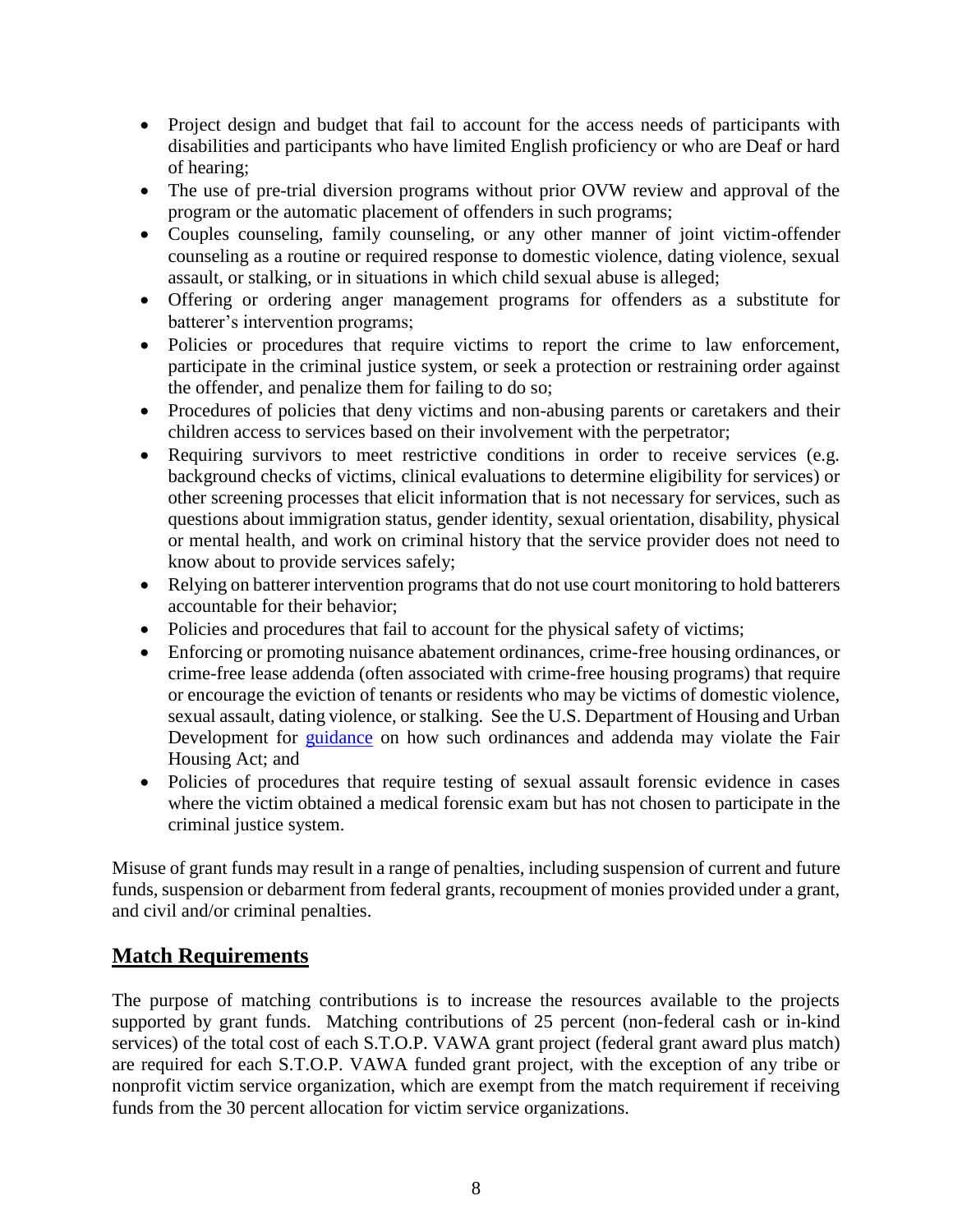| Example: | <b>Total Grant Project Cost</b> | $=$ \$50,000 |
|----------|---------------------------------|--------------|
|          | 75% Federal Share               | $= $37,500$  |
|          | 25% Match                       | $= $12,500$  |

For purposes of this grant program, in-kind match may include donations of expendable equipment, office supplies, workshop or classroom materials, work space, or the monetary value of time contributed by professional and technical personnel and other skilled and unskilled labor, if the services they provide are an integral and necessary part of a funded grant project. The value placed on donated services must be consistent with the rate of compensation paid for similar work in the applicant's organization. If the required skills are not found in the applicant's organization, the rate of compensation must be consistent with the local labor market. In either case, fringe benefits may be included in the valuation. The value placed on loaned or donated equipment may not exceed its fair market value. The value of donated space may not exceed the fair rental value of comparable space as established by an independent appraisal of comparable space and facilities in privately owned buildings in the same locality. The basis for determining the value of personnel, services, materials, equipment, and space must be documented. **Volunteer services must be documented and, to the extent feasible, supported by the same methods used by the applicant for its employees**.

The U.S. Department of Justice [DOJ Grants Financial Guide](http://ojp.gov/financialguide/DOJ/index.htm) effective edition governs the source of the non-federal match. Generally, cash match must be funds from non-federal sources that are committed for the approved grant project. Please refer to the Federal OJP Financial Guide effective edition for all allowable sources of cash match.

**All funds designated as match are restricted to the same uses as the Federal S.T.O.P. VAWA Grant Project funds and must be expended within the grant project period.**

# **Supplanting**

S.T.O.P. VAWA funds shall be used to supplement, **not** supplant, other federal, state, or local funds that would otherwise be available for victims of violence against women. The following guidelines should be used in determining the supplanting of funds. Although the examples provided below relate specifically to staffing scenarios, supplanting is not limited to personnel. Supplanting can occur in any budget line item if sufficient documentation cannot support that a S.T.O.P. VAWA grant award has not replaced funds otherwise available for the same program or purpose.

#### **Guidance Regarding Supplanting**

**Defined:** To reduce federal, state, or local funds for an activity specifically because S.T.O.P. VAWA funds are available (or expected to be available) to fund that same activity. S.T.O.P. VAWA funds must be used to **supplement** existing federal, state, or local funds for program activities and may **not replace** federal, state, or local funds that have been appropriated or allocated for the same purpose. Additionally, S.T.O.P. VAWA funding may not replace federal, state, or local funding that is required by law. In instances where a question of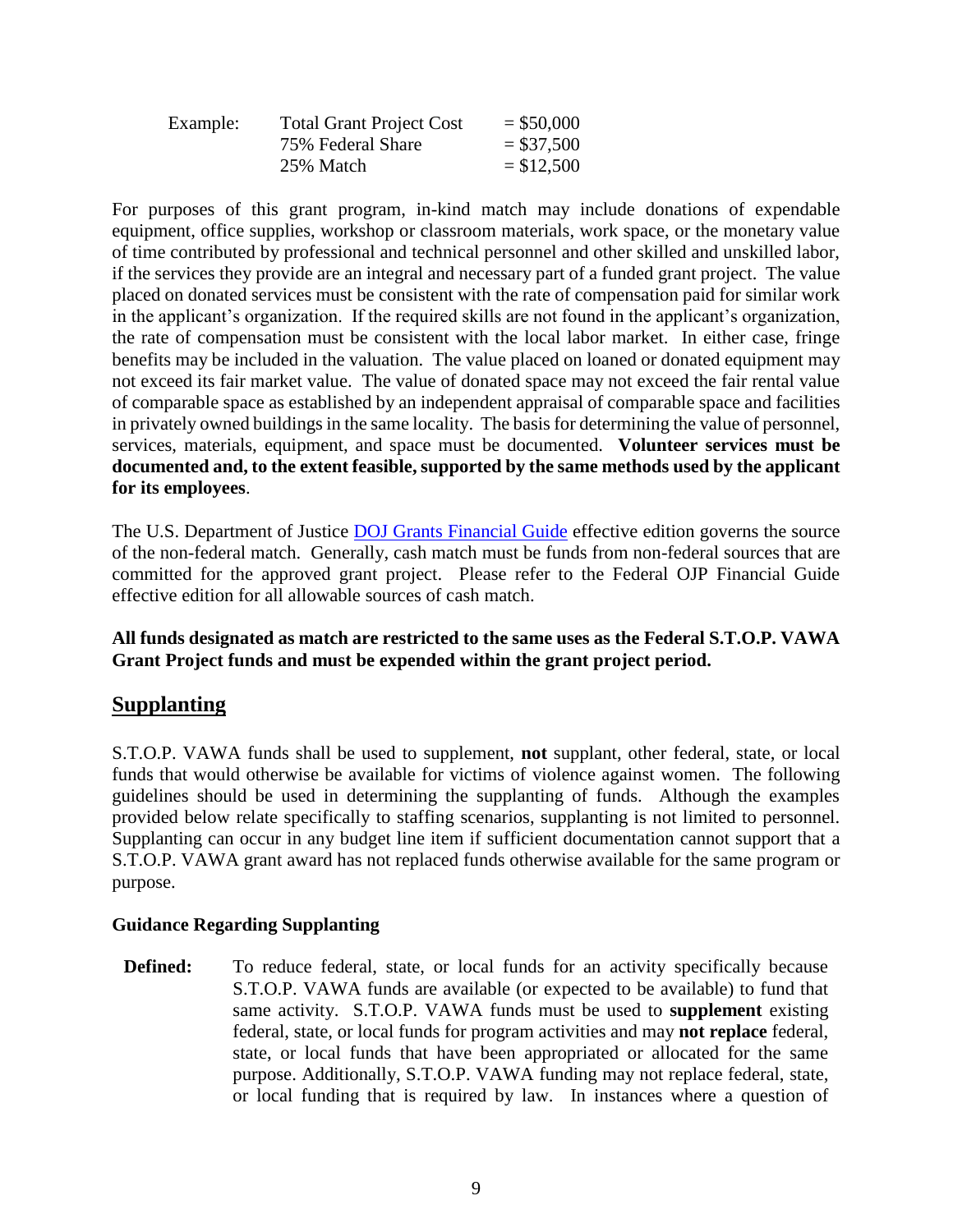supplanting arises, the applicant or grantee may be required to substantiate that the reduction in non-S.T.O.P. VAWA resources occurred for reasons other than the receipt or expected receipt of S.T.O.P. VAWA funds.

Example 1 Organization A appropriated or otherwise secured funds in FY20 for salary and benefits for two victim advocates. In FY20, Organization A is awarded S.T.O.P. VAWA funds designated for the hiring of two additional victim advocates. Organization A expended the S.T.O.P. VAWA funds as intended, and now has four victim advocates.

> In this scenario, Organization A has used S.T.O.P. VAWA funds to supplement existing funds for program activities. Thus, supplanting has **not** occurred. If any of the victim advocates had left the organization during FY20 and Organization A did not follow established recruitment procedures to replace the victim advocates or utilized S.T.O.P. VAWA funding for those positions for other purposes, supplanting **would** have occurred.

Example 2 Organization B appropriated or otherwise secured funds in FY19 for salary and benefits for two victim advocates. Due to budget projections for FY20, Organization B expects to lay off one victim advocate (facts that Organization B is able to substantiate). In FY20, Organization B is awarded S.T.O.P. VAWA funds designated for hiring one additional victim advocate. At the beginning of FY20, Organization B lays off one victim advocate and uses S.T.O.P. VAWA funds to continue the salary and benefits for the other victim advocate.

> In this scenario, Organization B will use S.T.O.P. VAWA funds to pay the salary and benefits for the one victim advocate who would have been laid off but for the availability of S.T.O.P. VAWA funds. Therefore, supplanting has **not** occurred.

Example 3 Organization C appropriates or otherwise secures funds in FY20 for salary and benefits for two victim advocates. Organization C plans to use S.T.O.P. VAWA funds to pay the salaries of two additional victim advocates. Subsequently, however, Organization C opts to use two current experienced employees for this effort, and uses S.T.O.P. VAWA funds to pay their salaries and benefits. In doing so, Organization C determined that the remaining employees could handle the services and did not attempt to backfill the positions.

> In this scenario, by replacing existing funds with S.T.O.P. VAWA funds, supplanting **has** occurred. Although Organization C may use experienced staff to fill the new S.T.O.P. VAWA-funded victim advocate positions, use of the S.T.O.P. VAWA funds has not **supplemented** funds for program activities, but has **replaced** those funds through Organization C's decision not to hire replacements for staff designated for S.T.O.P. VAWA-funded activities.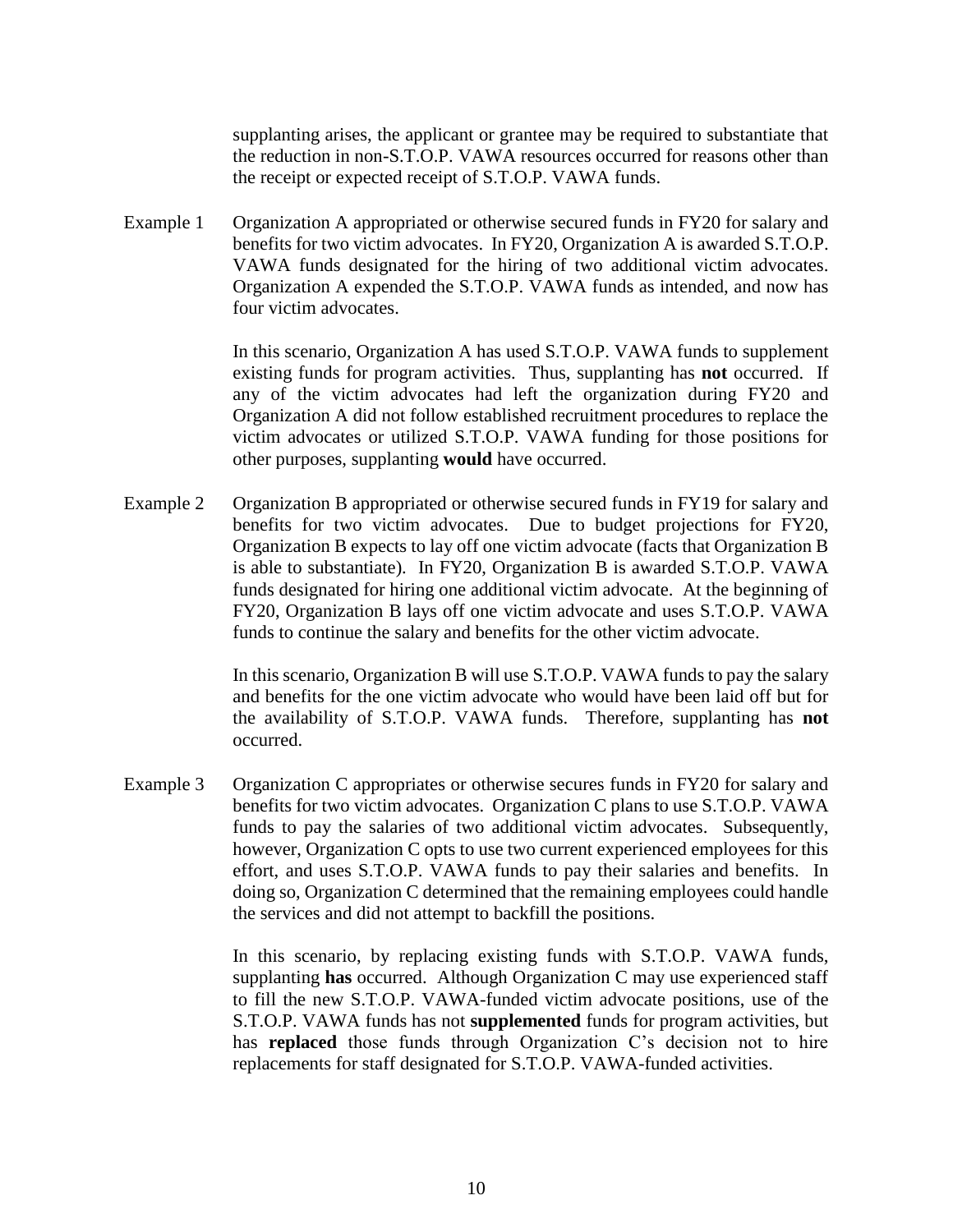# **Consultation and Documentation Requirement**

Applications must include written documentation showing tribal or local prosecution, law enforcement, courts, and government agencies have consulted with tribal or local victim services programs during development of their grant applications to ensure that proposed activities and equipment acquisitions promote the safety, confidentiality, and economic independence of victims of domestic violence, sexual assault, stalking, and dating violence.

# **Grant Recipient Compliance and Reporting Requirements**

Applicants awarded S.T.O.P. VAWA funds are expected to comply with the S.T.O.P. VAWA grant program requirements set out in the grant assurances, reporting requirements, and any requirements arising as a result of a compliance review. The KGGP will conduct a compliance review of each S.T.O.P. VAWA award. Failure to comply with these requirements may result in suspension or termination of grant funding.

In addition, subgrantees must comply with the provisions of the Federal Office of Management and Budget (OMB) Uniform Guidance for Federal Awards, [2 C.F.R.](http://www.ecfr.gov/cgi-bin/text-idx?SID=2c6d1c9f8de1f9619110b4599d84a234&mc=true&node=pt2.1.200&rgn=div5#_top) Part 200; and the U.S. Department of Justice [DOJ Grants Financial Guide](http://ojp.gov/financialguide/DOJ/index.htm) effective edition, which includes maintaining appropriate programmatic and financial records that fully disclose the amount and disposition of S.T.O.P. VAWA funds. This includes, but is not limited to:

- Financial documentation for disbursements:
- Daily time and activity records specifying time and type of service devoted to allowable S.T.O.P. VAWA activities;
- Grant project files;
- The portion of the grant project supplied by other sources of revenue;
- Job descriptions;
- Contracts for services:
- Statistical documentation; and
- Other records that facilitate an effective audit, and grant analysis for compliance.

Agencies receiving a S.T.O.P. VAWA grant are required to submit the following reports:

- Copy of the current **EEOP Certification** verifying such has been submitted to the U.S. Department of Justice, Office of Justice Programs, Office of Civil Rights.
- **Five Most Highly Compensated Officers Certification** must be submitted to open the award.
- Monthly **Financial Status Report** provides fiscal information on expenditures made during the month. Monthly reimbursements are made based on these expenditure reports. These reports are due 20 calendar days after the end of each month.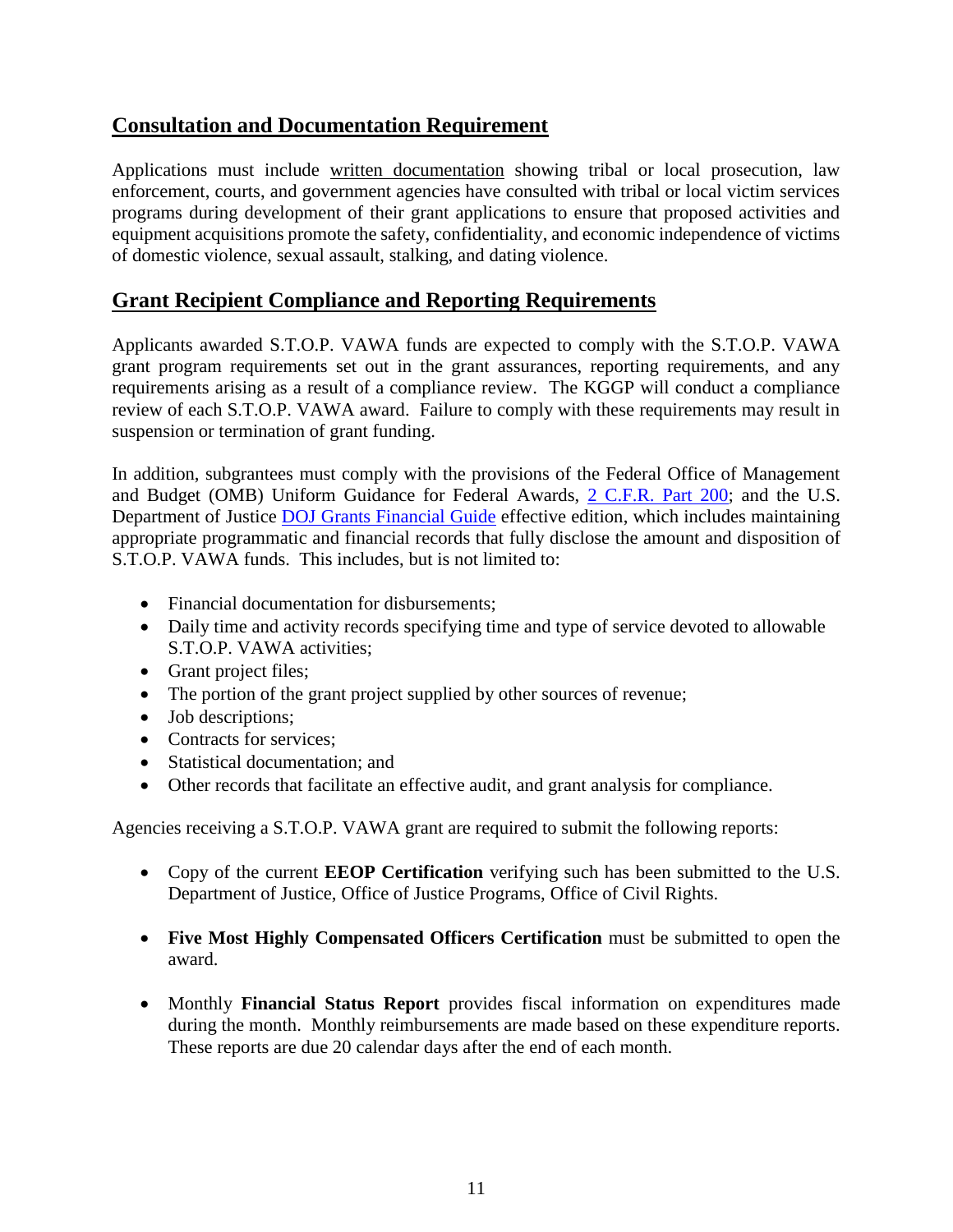- Quarterly **Grant Project Narrative Report** provides a narrative description of the activities and services provided with grant funds. Reports are due 20 calendar days after the end of each calendar quarter.
- The **Projection of Final Expenditures Report** is due October 20<sup>th</sup>.
- The **Annual Progress Report** is due 20 days following the end of the grant project period.

Any other reports that may be required by the federal government or the KGGP.

Agencies submitting late, incorrect, or incomplete reports will not receive payment until the next scheduled payments for grant programs. Repeatedly late reports, failure to submit reports or supporting documentation required by the grant assurances, or failure to respond to compliance review findings in the timeframe provided will result in the suspension of grant funds.

Copies of all financial and statistical supporting documentation must be maintained by the agency for a period of five years following the closeout of the grant award.

# **Review of Applications**

A grant review committee may assist the KGGP in determining S.T.O.P. VAWA grant awards. Applicants will be notified via the Grant Portal of the grant award decision. Please do not call regarding the status of an application.

Each grant application will be evaluated using the following criteria:

- Applicant's support of the goals and objectives of the Kansas STOP Violence Against [Women Implementation Plan;](http://www.grants.ks.gov/docs/default-source/Grant-Reports/final-ffy-2017-2020-stop-vawa-implementation-plan.pdf?sfvrsn=2)
- Record of successful implementation of services in the victim services/criminal justice field;
- Quality of any needs assessment in terms of proposed services;
- Demonstration of clear, measurable, and appropriate grant project objectives and activities consistent with the purpose areas outlined in the grant application instructions;
- Efficacy of evaluative components, both programmatic and fiscal;
- Relevant budget information;
- Submission of all required documents and a complete application; and
- Applicant agency's ability to fulfill all of the requirements of the S.T.O.P. VAWA grant program.

Applications submitted incomplete, with *any* missing components or information, will receive consideration only after all other successfully completed applications have been considered.

# **Resource and Contact Information**

Visit the [KGGP Resource page](http://www.grants.ks.gov/resources/getting-started) for guidance on specific steps of submitting an application via the Grant Portal and for detailed [Grant Portal instructions.](http://grants.ks.gov/docs/default-source/how-to-guides/application-portal-instructions.pdf?sfvrsn=4) For technical assistance regarding the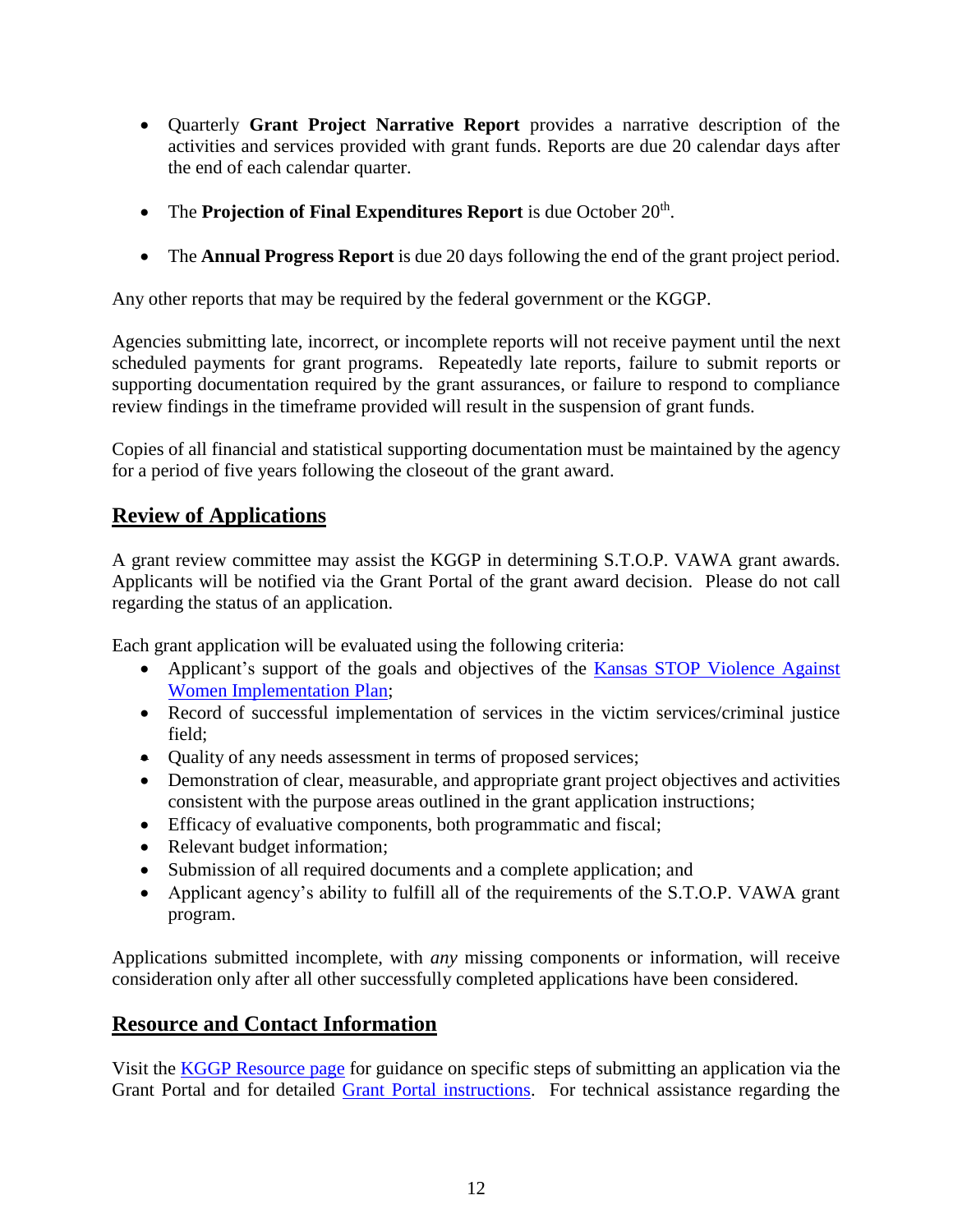S.T.O.P. VAWA grant program guidelines or application submission, contact the KGGP at 785- 291-3205.

# **Application Requirements**

Please read the S.T.O.P. VAWA solicitation and requirements before completing the grant application. Submit application documents in 12 pt. Times New Roman, number the pages of the Project Narrative, and title each document filename as indicated below. Do not submit any section of the application in landscape format. Do not submit any items not specified in the instructions.

The application must include the following items:

- General Information (completed in Grant Portal)
- Project Narrative (separate document to upload not to exceed 10 pages)
- Grant Project Budget (completed in Grant Portal)
- **EXECUTE:** Agency Budgets (separate documents to upload)
- \_\_\_\_ Grant Management Capacity (separate document to upload)
- Proof of  $501(c)(3)$  status, if applicable (separate document to upload)
- Certificate of Good Standing, if applicable (separate document to upload)
- Letter Regarding Consultation, if applicable (separate document to upload)

# **General Information (completed in Grant Portal)**

Applicants must complete the General Information page online. Please note the language provided in the "Brief Description of Proposed Grant Project" field may be utilized on public websites and documents to describe the purpose of the grant project.

# **Project Narrative (separate document to upload - not to exceed 10 pages)**

The following items must be included in the Project Narrative. Include each item in the order listed below and clearly label each section. The Project Narrative pages shall be numbered and shall not exceed 10 pages in length.

#### **Problem Statement and Needs Assessment**

The submission of an application presumes there is a definable problem that will be addressed by the requested grant funds. Provide a detailed explanation of the problem that will be addressed, either in whole or in part, with the requested grant funds. Provide data supporting the problem to be addressed in the grant application and site the source of the data provided. Describe how the grant funds will address the problem. Describe any needs assessment used to develop the problem statement, such as an evaluation of agency service activity or other assessment. If the applicant is comparing local data to state or national data, include information establishing the need locally or describing why the local community is limited in resources to address the problem.

#### **Justification of Need for Grant Funds/Increase Request**

Applicants must explain why S.T.O.P. VAWA funds are needed to support the grant project. This justification must tie the financial need to the described problem statement and needs assessment. If the applicant received a 2019 S.T.O.P. VAWA award, explain why grant funds are needed to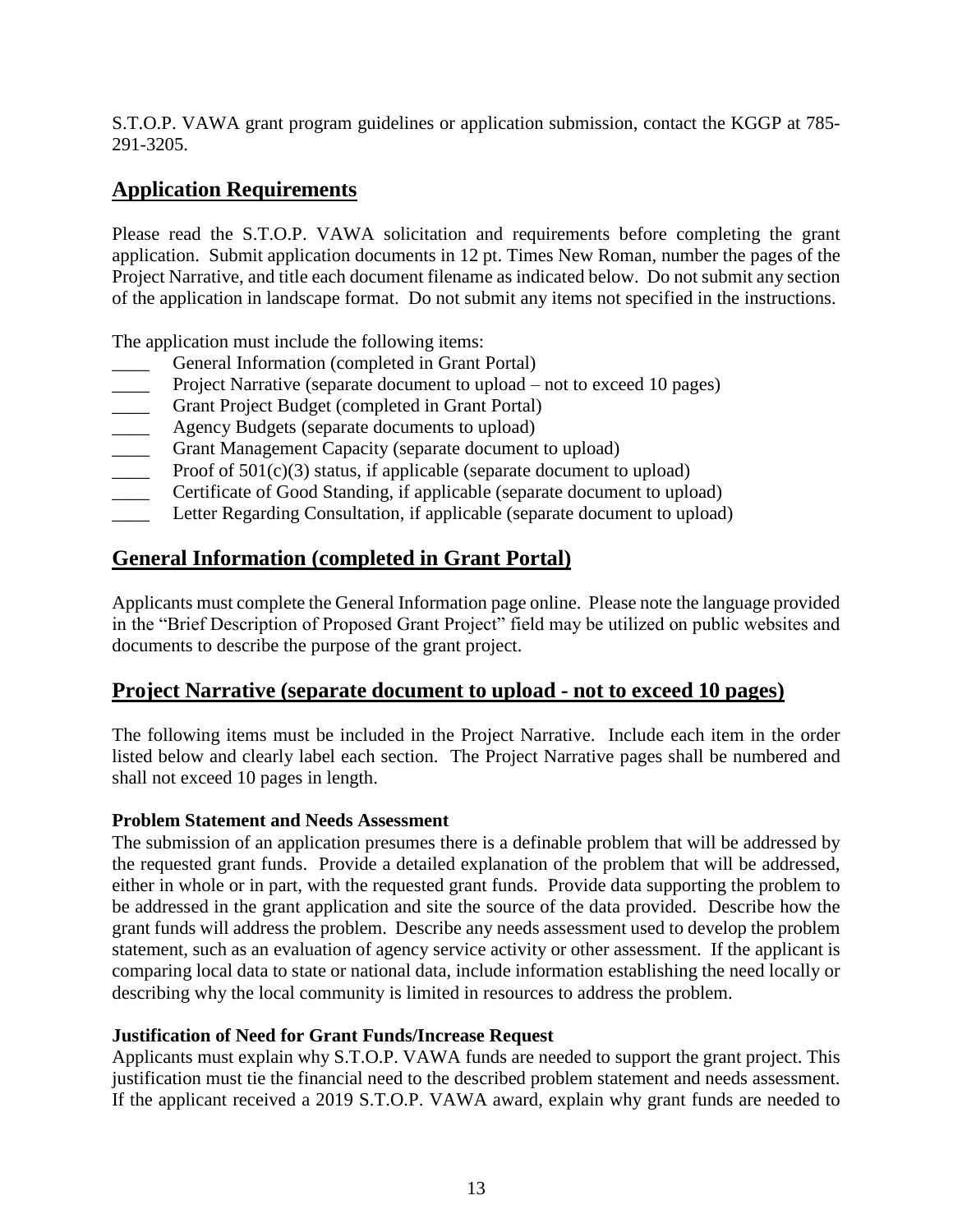support the continuation of the project and why other funds are not available to support the project. In addition, if the applicant is requesting a new budget line item or funding increase to line items from the previous grant award, explain the need for additional funds and what additional activities and/or services will be provided. Describe how the increase or addition of the new line item(s) is not supplanting other funds, per the definition in Supplanting section of application. If the expenses are existing agency costs or activities, the non-supplanting explanation must include a description of how they were previously supported and why that support cannot continue to be utilized. The applicant must ensure any request for additional funds outlined in the Project Narrative corresponds to the grant project budget submitted. The applicant should state whether other funds have been sought to support the program and describe the outcome of those efforts.

#### **Grant Project Goal(s) and Objectives**

State the goal(s) of the proposed grant project. This should not be the goals of the agency but should be specific to the proposed S.T.O.P. VAWA-supported project. The goals for the grant project should be consistent with the mission and overall goals of the agency, as well as the results of the needs assessment. Identify which of the 20 grant project purpose area(s) is being addressed by this proposed grant project.

List the objectives to be accomplished to achieve each goal listed. Objectives should be specific, measurable, realistic, and consistent with the goals of the grant project and cover a single event or outcome. Include the activities for each objective and explain how each objective will be measured. The applicant should incorporate the [Kansas STOP Violence Against Women](http://www.grants.ks.gov/docs/default-source/Grant-Reports/final-ffy-2017-2020-stop-vawa-implementation-plan.pdf?sfvrsn=2)  [Implementation Plan](http://www.grants.ks.gov/docs/default-source/Grant-Reports/final-ffy-2017-2020-stop-vawa-implementation-plan.pdf?sfvrsn=2) Outcome Measures, found on pages 43 and 44 of the Plan, to the extent possible. Specifically identify any evidence-based programs and/or practices being incorporated into the proposed objectives and activities. Visit the [KGGP Resource page](http://www.grants.ks.gov/resources/getting-started) for more guidance on developing goals and measurable objectives.

#### **Example (follow the format below):**

| Objective                              | <b>Activities / Time Frame</b>               | <b>Person Responsible</b> |  |  |
|----------------------------------------|----------------------------------------------|---------------------------|--|--|
| 1. Fill the Crimes Against Women       | $1(a)$ . Job opening will be posted.         | 1. Senior staff           |  |  |
| Prosecutor position                    | By January 15, 2020.                         |                           |  |  |
|                                        | 1(b). Interviews will be conducted.          |                           |  |  |
|                                        | By February 15, 2020.                        |                           |  |  |
|                                        | $1(c)$ . New hire will start.                |                           |  |  |
|                                        | By February 28, 2020.                        |                           |  |  |
| 2. 90% of victims will be prepared     | 2. Victims will be briefed (face to face) on | 2.<br>Prosecutor<br>and   |  |  |
| to participate in the criminal justice | trial proceedings, terminology, etc. March   | Victim Coordinator        |  |  |
| process                                | 1 – December 31, 2020                        |                           |  |  |

**Goal I:** Offenders will be held accountable through increased prosecution of domestic violence crimes. Federal grant project purpose #2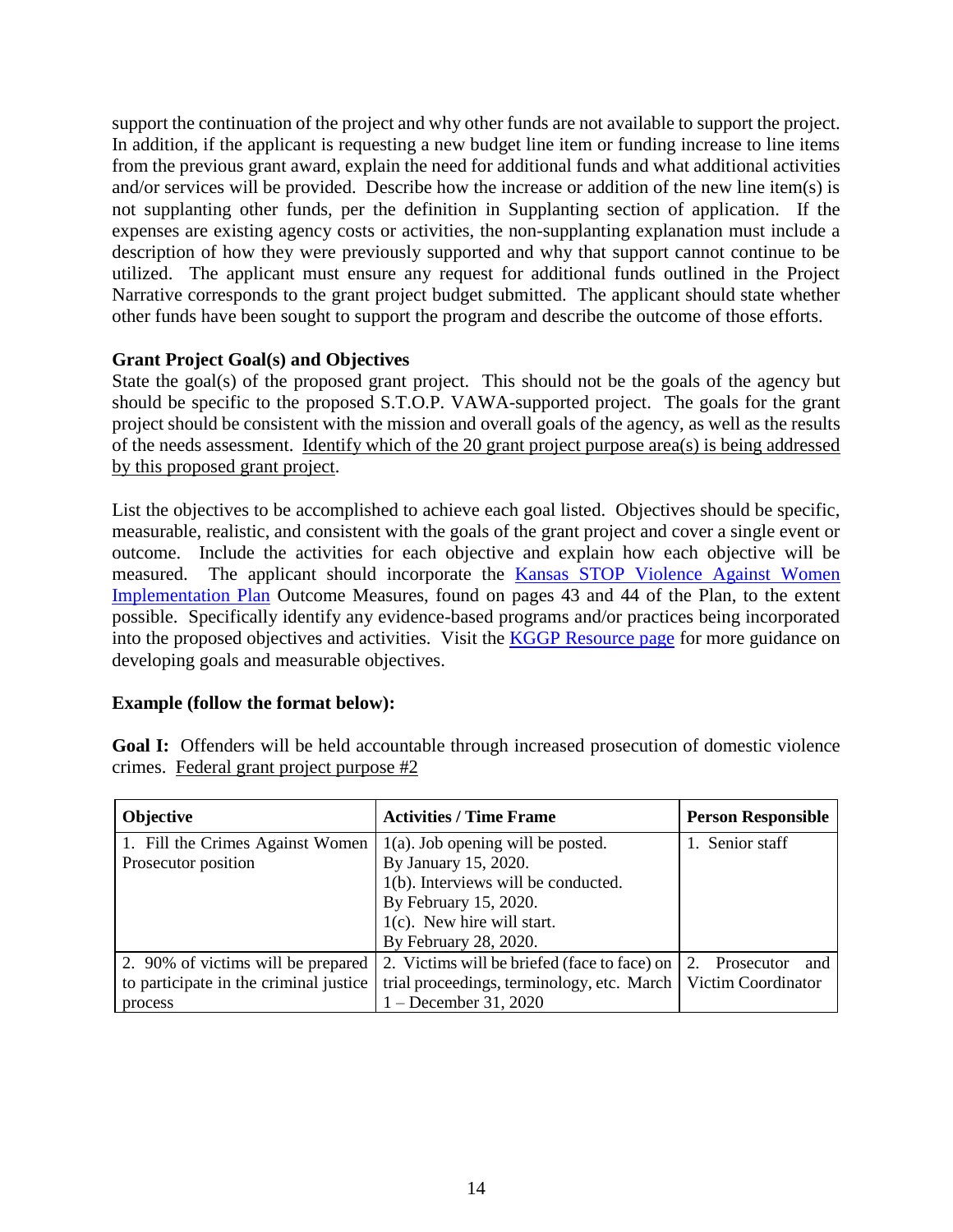|                                      | 3. 90% of victims will report having $\vert$ 3(a). Coordinate with community partners $\vert$ 3. Prosecutor and |                      |
|--------------------------------------|-----------------------------------------------------------------------------------------------------------------|----------------------|
| received information on available to | optimize resources and make Victim Coordinator                                                                  |                      |
| community resources                  | appropriate referrals.                                                                                          |                      |
|                                      | 3(b). Share community resource directory                                                                        |                      |
|                                      | with victims to ensure needs are met.                                                                           |                      |
|                                      | January $1 -$ December 31, 2020                                                                                 |                      |
| 4. The number of offenders charged   | 4. Warrants will be issued and served in a                                                                      | 4. Prosecutor<br>and |
| will increase by 25% over last year, | timely manner.                                                                                                  | Investigator         |
| from "XX" to "XX"                    | January $1 -$ December 31, 2020                                                                                 |                      |

#### **Grant Project Performance Measures and Results**

Applicants receiving S.T.O.P. VAWA funds will be required to demonstrate how the grant project was implemented and if the project achieved the results expected based on the data collected and evaluated. The applicant should incorporate the [Kansas STOP Violence Against Women](http://www.grants.ks.gov/docs/default-source/Grant-Reports/final-ffy-2017-2020-stop-vawa-implementation-plan.pdf?sfvrsn=2)  [Implementation Plan](http://www.grants.ks.gov/docs/default-source/Grant-Reports/final-ffy-2017-2020-stop-vawa-implementation-plan.pdf?sfvrsn=2) Outcome Measures, found on pages 43 and 44 of the Plan, to the extent possible. Please describe the following information:

- Process used for monitoring the implementation, progress, and outcomes of the grant project;
- What data will be collected:
- How the data collected will be used to ensure the success of the grant project;
- Criteria used to evaluate the activities and/or services provided through the proposed grant project;
- How the proposed objectives are measured and how it will determine whether the proposed grant project is effectively and efficiently reaching the proposed goals and objectives; and
- What the grant project will achieve.

#### **Grant Project Staff**

Provide a list of each staff member to be funded with the grant along with staff who will be responsible for monitoring and evaluating the grant project. Include the name, title, and a brief job description for each staff listed. In addition, describe how this staffing pattern will help meet the goals of the grant project.

#### **Coordinated Community Response Information**

Grant funds are maximized when community agencies work together at all levels. Funding priority shall be given to agencies demonstrating and maintaining collaboration. Describe how the applicant is developing a coordinated community response in combating crimes against women. The description must include who is involved and the actions taken by the group (i.e. developed protocols, training). If the grant project is statewide, describe what technical assistance or networking will be provided to local communities.

In addition, provide the following information:

• How and with what entities the applicant collaborates with or proposes to collaborate with to carry out the grant project and coordinate resources for victims of domestic violence, sexual assault, dating violence, and stalking.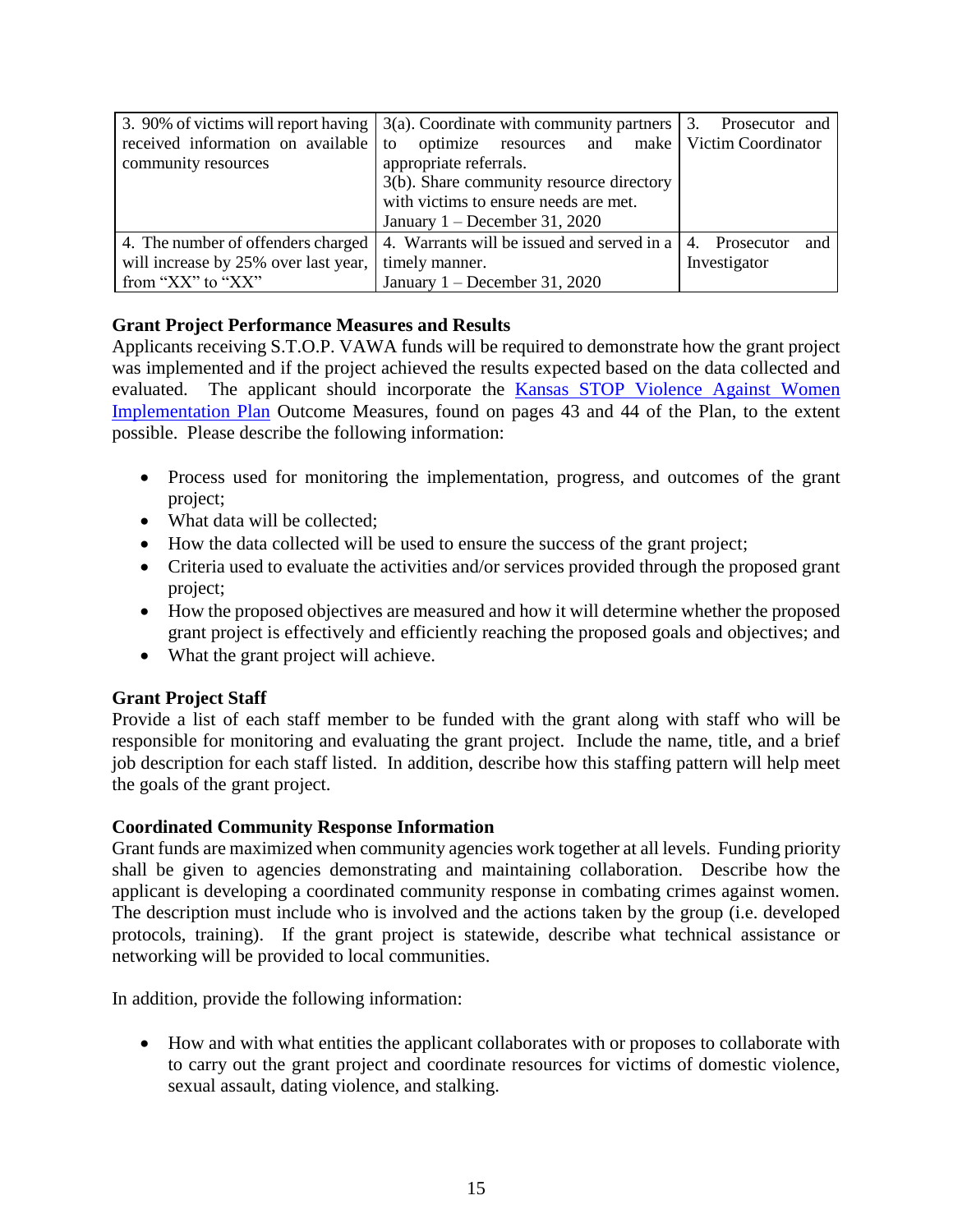- Point of contact for each agency the applicant will collaborate with in providing services or making referrals during the grant period.
- How the applicant will cooperate with law enforcement, prosecuting attorneys' offices, courts, and other governmental or nonprofit agencies.
- Any new collaborative efforts the applicant will undertake during the grant period and the impact the collaboration will have on the grant project.
- How collaboration with units of government and/or with organizations will maximize grant funds.
- How S.T.O.P. VAWA funds will fulfill a gap in service and avoid duplication of services or resources in the applicant agency, related agency, or community.

#### **Underserved Populations**

Define the underserved population identified in the applicant's service area, including those that may be underserved because of ethnic, racial or cultural background, language diversity, persons with disabilities, or geographic isolation. Use local data to support the populations identified as underserved. Provide the applicant's plan, including a description of the specific steps taken by the applicant, to provide outreach and services to the underserved populations.

#### **Sustainability**

Provide a detailed description explaining what efforts made, or to be made, to ensure the longterm fiscal and programmatic sustainability of the project and program. The applicant must detail how the project will be funded in future years if S.T.O.P. VAWA funding declines or is not available.

#### **Dissemination of Crime Victims' Rights Information**

Describe the applicant's written procedures for assisting victims of crime in seeking available crime victims' compensation benefits and informing crime victims of their rights as provided by law. The procedures must detail how victims will be informed of their statutory rights as provided in K.S.A. 74-7333 and amendments thereto.

#### **Civil Rights Contact Information**

Applicants must include the name, address, and telephone number of the civil rights contact person who is responsible for ensuring all applicable civil rights requirements are met and who will act as liaison in civil rights matters.

#### **Current Board President Contact Information**

If the applicant is a nonprofit agency, it must include the name, contact information, and the term of service for the current Board President.

#### **DUNS Number and SAM Registration**

Applicants must provide the agency's DUNS number and SAM expiration date. A DUNS number is a unique nine-digit sequence recognized as the universal standard for identifying and keeping track of entities receiving federal funds. The DUNS number will be used throughout the grant life cycle. Obtaining a DUNS number is a free, simple, one-time activity. Obtain one by calling 1- 866-705-5711 or by [applying online.](https://www.dandb.com/product/companyupdate/companyupdateLogin?execution=e1s1) In addition, applicants shall ensure that the agency has "active" status in the [U.S. System for Award Management \(SAM\)](http://www.sam.gov/) prior to submitting a S.T.O.P. VAWA application.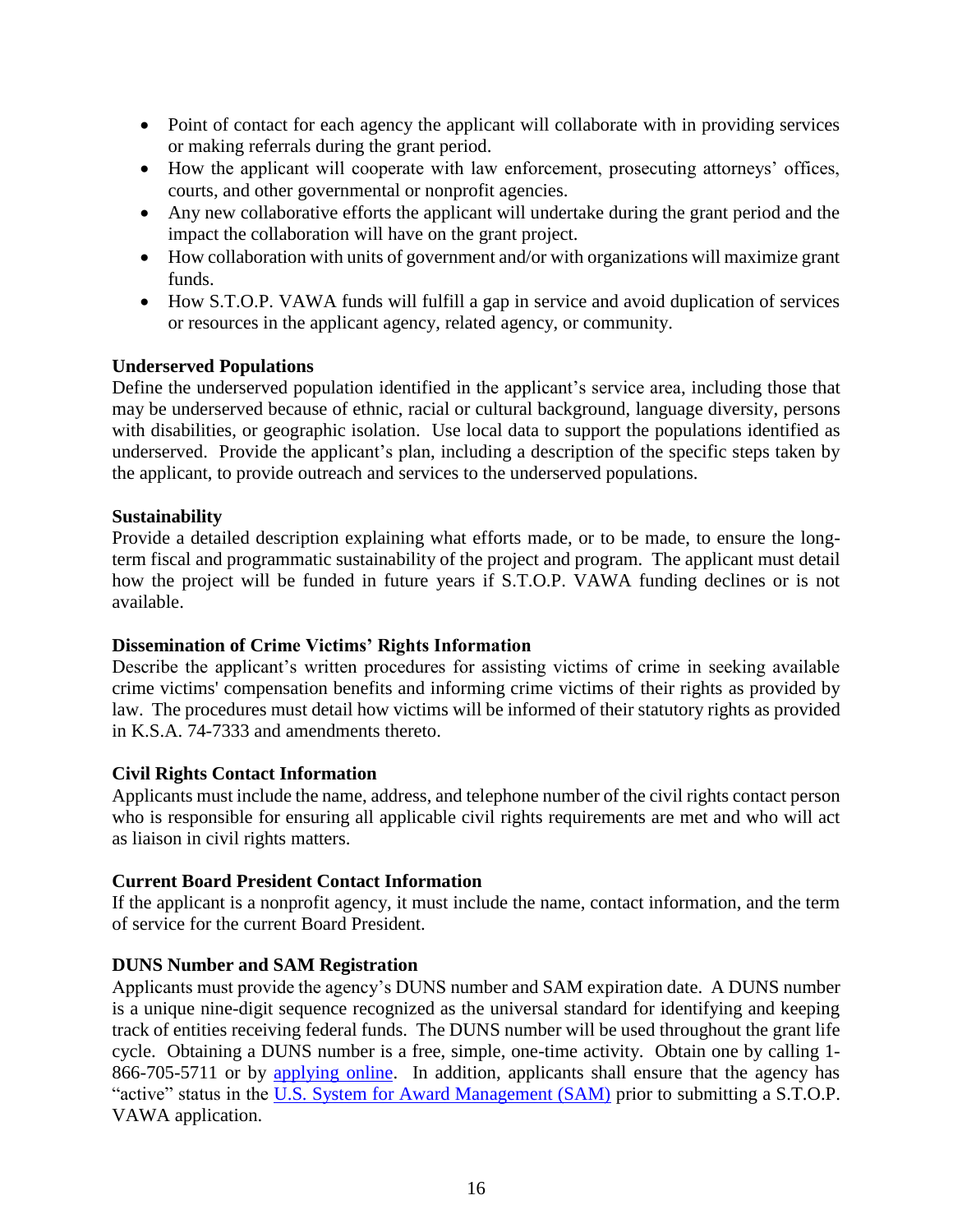#### **Current Audit Report**

All applicants **must** provide information in this section of the Project Narrative on when the organization's most recent financial audit was completed, who performed the audit, what period it covered, whether the applicant met the threshold for a Single Audit, and where the audit is filed.

If the KGGP has **not** received a copy of the organization's most recent audit report, including the Single Audit report if applicable, and IRS Form 990, those items must be forwarded by U.S. mail to: Kansas Governor's Grants Program, Landon State Office Building, 900 SW Jackson, Room 304 North, Topeka, KS 66612-1220. Include with the audit the Auditor's Letter to Management if applicable. If there are any findings and/or recommendations in the audit report or in the Letter to Management, explain how the findings and/or recommendations were, or will be, addressed by the applicant.

If the agency is a city or county government, a current audit does not need to be submitted. However, governmental agencies **must** provide information in this section of the Project Narrative on when the most recent audit was completed, who performed the audit, what period it covered, and where the audit is filed.

# **Grant Project Budget (completed in Grant Portal)**

The applicant must submit a reasonable and cost-effective grant project budget. All grant projectspecific budget information is completed online within the provided data fields of the Grant Portal. No *grant project* budgetary documents are uploaded as part of the application.

Requested line items must be clearly linked to the proposed activities to be conducted in achieving the goals and objectives of the grant project. The budget must adhere to allowable costs and activities as outlined in this S.T.O.P. VAWA solicitation; Federal Office of Management and Budget (OMB) Uniform Guidance for Federal Awards[, 2 C.F.R.](http://www.ecfr.gov/cgi-bin/text-idx?SID=2c6d1c9f8de1f9619110b4599d84a234&mc=true&node=pt2.1.200&rgn=div5#_top) Part 200; and the U.S. Department of Justice [DOJ Grants Financial Guide](http://ojp.gov/financialguide/DOJ/index.htm) effective edition.

The KGGP must allocate a minimum of 25 percent for law enforcement, 25 percent for prosecution, five percent to courts, and 30 percent for nonprofit, community, and faith-based victim service organizations. The remaining 15 percent may be allocated at the discretion of the Kansas Governor's Grants Program (KGGP) within the parameters of the Federal S.T.O.P. VAWA guidelines. To assist the KGGP in documenting these allocations, applicants must indicate in the grant project budget the purpose for each line item by utilizing the appropriate field or fields: Law Enforcement, Prosecution, Courts, Victim Services, Discretionary, and/or Match. The allocation of requested grant project funds must correlate with the applicant's goals and objectives.

A detailed calculation and brief narrative explanation must be provided in the Description field of each line item. Calculations shall clearly demonstrate how the requested amounts were derived and must account for both the federal funds requested and the non-federal match provided, including the match source(s). Any tribe or nonprofit victim service organization receiving funds from the 30 percent allocation for victim service organizations are exempt from the match requirement. Personnel must be listed by the agency-assigned title for the position. Positions should be classified as "New" *only if* the requested position would be a new position for the agency.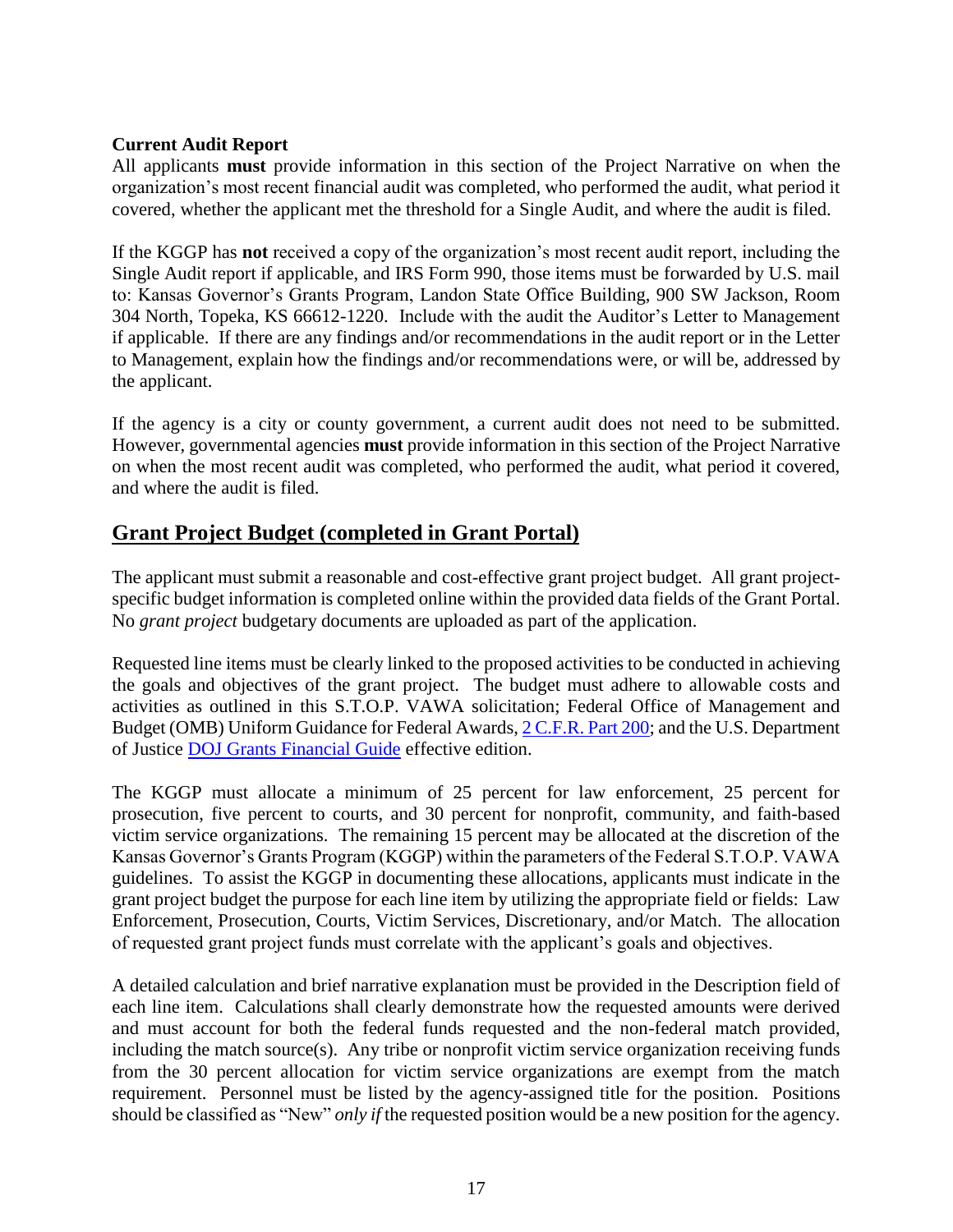Personnel and associated fringe benefit costs must be demonstrated in terms of full compensation and the percentage of time to be devoted to the S.T.O.P. VAWA grant project for each position requested. Fringe benefit costs shall not be allocated to a position at a rate exceeding the portion of personnel costs requested in the S.T.O.P. VAWA Personnel category. Training events and other travel costs must be specifically identified to the extent possible. Following are examples of descriptions that might be used for line item requests. Visit the **KGGP Resource page** for more guidance.

| Line Item                 |                     | Federal<br>Prosec. |    | Match                                                                                                                                                                                                                                           | Description                                                                                                                                                                                                                                                                                                         |
|---------------------------|---------------------|--------------------|----|-------------------------------------------------------------------------------------------------------------------------------------------------------------------------------------------------------------------------------------------------|---------------------------------------------------------------------------------------------------------------------------------------------------------------------------------------------------------------------------------------------------------------------------------------------------------------------|
| Advocate                  | \$23,985<br>\$7,995 |                    |    | Full-time, hourly, 40 hrs./wk., 100% of time on project;<br>employee scheduled to receive a 5% raise on July $1^{st}$ .<br>$($15.00/hr. x 1,040 hrs.) + ($15.75 x 1,040 hrs.) = $31,980,$<br>75% federal/25% match is City of 'x' general funds |                                                                                                                                                                                                                                                                                                                     |
| Attorney                  |                     | \$30,750           |    |                                                                                                                                                                                                                                                 | Full-time, salaried, 60% of time on project; approved for 5%<br>raise on July 1 <sup>st</sup> : (\$50,000 x .5 year) + (\$52,500 x .5 year) =<br>\$51,250 x .6 of time = \$30,750                                                                                                                                   |
| Volunteers<br>$(In-Kind)$ | \$                  | $\overline{0}$     |    | \$10,250                                                                                                                                                                                                                                        | Volunteers will provide phone and victim follow-up<br>assistance: \$10/hr. based on comparable compensation x<br>$1,025$ hours                                                                                                                                                                                      |
| Conferences/<br>Workshops | -S                  | 660                | \$ | 220                                                                                                                                                                                                                                             | Crime Victims' Rights Conference, April 2020, Wichita:<br>$($120$ registration x 2 staff) + $(200$ miles x \$.50/mile x 1<br>vehicle) + $(\frac{$90}{night} x 2$ nights x 2 staff) + per diem $\frac{$45}{day}$<br>less \$15 for lunch provided x 3 days x 2 staff) = \$880, 75%<br>federal/25% match is city funds |

# **Current and Next Fiscal Year Agency Budgets (separate document to upload)**

Upload the applicant's current and next fiscal year budgets, including balanced **income and expenses**. Include the fiscal period utilized by the agency. List all staff positions separately with their respective salaries/wages. If the applicant is under the umbrella of a larger entity, submit the budget developed for the applying program. Agency income must list **all** sources of financial support (i.e. foundations, government agencies, fund-raising events, individual contributions). For each income source, state the amount and its status (received, requested, committed, or projected). If the income is requested or projected, state the date the program expects to be notified of the funding decision or the date the program anticipates collecting the income. Include the appropriate pro-rated portion of this grant application request as budgeted income with a "requested" status. Also, be sure all line items requested in this application can be found in the program's budget for expenses.

Example of budget income only:

| Current Fiscal Year July 1, 2019 - June 30, 2020 |           |           |       |
|--------------------------------------------------|-----------|-----------|-------|
| SOURCE:                                          | AMOUNT:   | STATUS:   | DATE: |
| City of $x^*$                                    | \$100,000 | Projected | 1/20  |
| United Way                                       | 5,000     | Received  | 9/19  |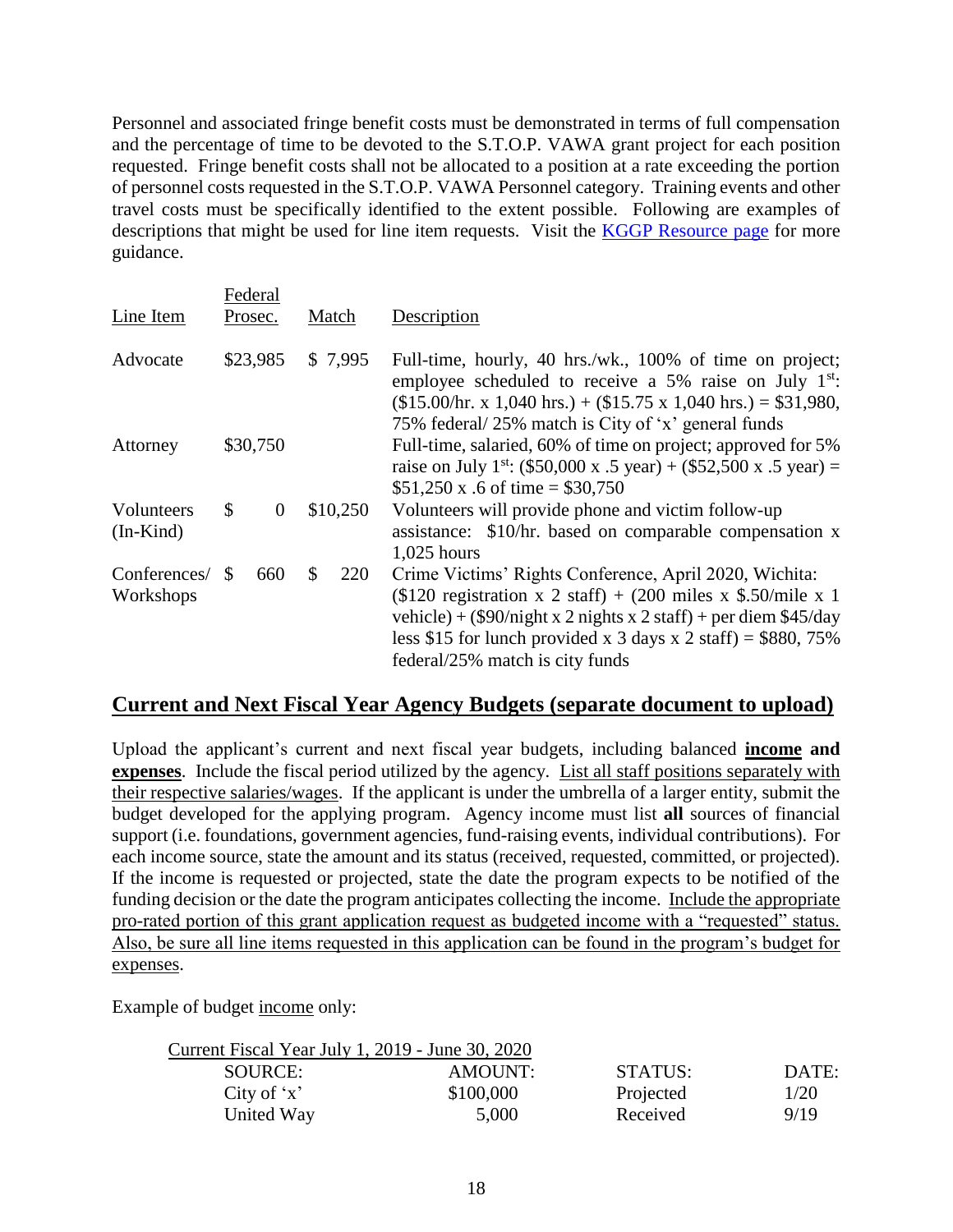| Walk-A-Thon                      | 500       | Collected | 8/19  |
|----------------------------------|-----------|-----------|-------|
| VAWA '19-GOV                     | 31,230    | Received  | 12/18 |
| VAWA '20-GOV                     | 30,600    | Requested | 11/19 |
| <b>Total Organization Income</b> | \$167,330 |           |       |

**\*Note:** -Budget expenses are also required. -Repeat for Next Fiscal Year.

# **Grant Management Capacity (separate document to upload)**

In accordance with requirements described in the Federal OMB Uniform Guidance for Federal Awards, 2 C.F.R. Part 200, the KGGP must assess the applicant's ability and capacity to implement the proposed S.T.O.P. VAWA project in full compliance with Federal statutes, regulations, and terms and conditions of a grant award. Applicants must upload as an attachment a document describing the following information:

- Written accounting policies and procedures and how often they are updated;
- Procedures for ensuring each grant award and associated match is accounted for separately and distinctly from other sources of revenue;
- Accounting system, when the current system was implemented, its level of automation, and type(s) of technology utilized, and any manual accounting processes used to complement the system;
- Procedures for monitoring the approved grant project budget and tracking expenditures at a line item level;
- Internal controls for ensuring grant project expenditures are solely for allowable and approved purposes;
- Reserve funds and/or capacity to manage S.T.O.P. VAWA funding on a reimbursement basis;
- Knowledge, qualifications, experience, and training of programmatic and fiscal staff responsible for guaranteeing grant compliance; and
- Experience in managing other grant funds awarded to the applicant agency, including the name of the grant program, the purpose of the program, the year(s) awarded, whether any monitoring was conducted by the funder(s), and what findings were cited by the funder(s).

# **Proof of 501(c)(3) Status (separate document to upload)**

If the applicant is a nonprofit, community, or faith based organization, upload as an attachment proof of the applicant's exempt status as determined by the Internal Revenue Service.

# **Certificate of Good Standing (separate document to upload)**

If the applicant is a nonprofit, community, or faith-based organization, upload as an attachment a current (less than one year old) copy of the applicant's Certificate of Good Standing from the Kansas Secretary of State's Office (KSOS), available by calling (785) 296-4564 or by visiting the KSOS website, [http://www.kssos.org/other/certificate\\_good\\_standing.html.](http://www.kssos.org/other/certificate_good_standing.html)